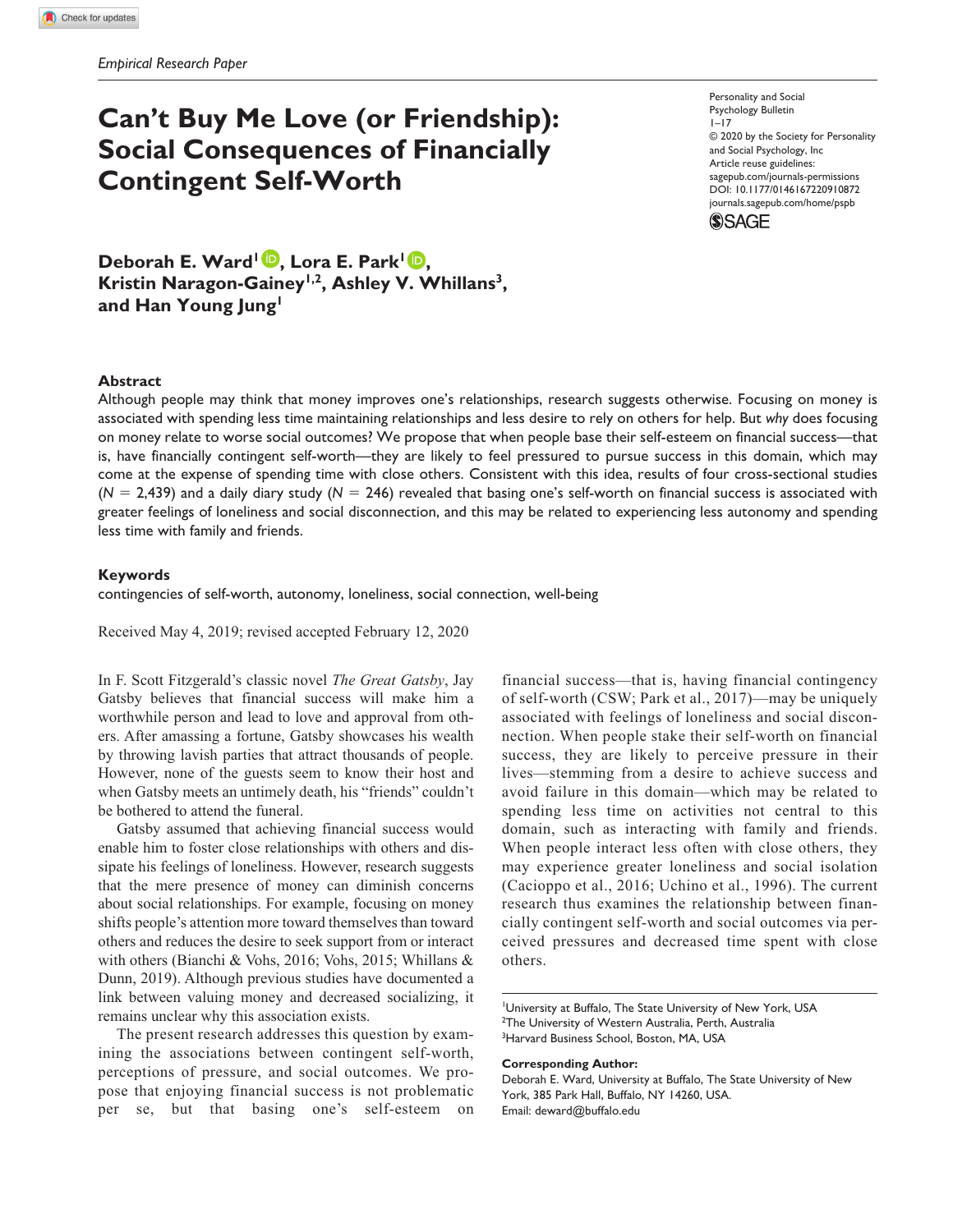# **Money and Social Outcomes**

Money is a valued commodity that allows individuals to pursue their goals and be independent and self-sufficient. Merely activating thoughts of money leads to behaviors consistent with seeking independence. For example, exposure to money-related (vs neutral) words decreased participants' intentions to interact with others and time spent socializing with others (e.g., talking with others, texting or calling others) (Mogilner, 2010). Along similar lines, participants who were exposed to money-related words and images were less likely to seek help or to offer help to others, put more physical distance between themselves and others, and showed greater interest in solitary activities than those who were not exposed to money-related content (Vohs et al., 2006). Higher household income is also associated with less time spent socializing with family members and neighbors and more time spent alone (Bianchi & Vohs, 2016).

Together, the extant literature suggests that money is associated with behaviors that reinforce independence and distance from others (see Vohs, 2015 for a review). Although there are benefits to having money, pursuing financial success to protect, maintain, and enhance self-esteem may lead to feelings of pressure and obligation to achieve success in this domain, which may detract from the quality of people's relationships and sense of connection with others.

# **Financial CSW**

Individuals differ in the domains on which they base their self-esteem. Whereas some people derive self-worth from their academic performance, others may base their self-worth on being physically attractive or living up to their moral or ethical standards (Crocker & Wolfe, 2001). People who value money as a basis of self-worth feel compelled to achieve success and to avoid failure in this domain to feel good about themselves and avoid feeling bad about themselves (Park et al., 2017).

Past research indicates that when people pursue financial success for self-esteem reasons, they are likely to experience negative outcomes. For example, across both college student and adult community samples, individuals who based their self-worth on financial success were more likely to compare their financial status with others, experienced more financial hassles, and experienced greater stress and anxiety than those with lower Financial CSW (Park et al., 2017). These findings emerged even after controlling for financially relevant variables such as financial status, materialism, financial aspirations, and perceived economic hardship. While individuals may value money for a variety of reasons, such as wanting financial security, power over others, or reducing feelings of uncertainty (Srivastava et al., 2001), Financial CSW reflects a desire to achieve financial success to fulfill the goal of protecting, maintaining, and enhancing self-esteem in particular.

# **Financial CSW and Feelings of Pressure**

Contingencies of self-worth are a form of introjected selfregulation that involves motivation through pressure, obligation, and "shoulds," rather than by free will or choice (Crocker & Wolfe, 2001; Deci & Ryan, 2000; Ryan & Deci, 2006). Although striving for success in contingent domains can be emotionally rewarding, this pursuit is thought to be detrimental because people feel controlled in their motivational orientation; they do not feel free to decide what behaviors or activities to pursue because they feel compelled, first and foremost, to achieve success in domains of contingency (Crocker et al., 2006; Crocker & Park, 2004). Consistent with this idea, research has shown that individuals who base their self-worth on financial success experience lower autonomy than those who do not strongly base their self-worth in this domain, and report lower feelings of state autonomy after being prompted to think about a dissatisfying aspect of their financial situation (Park et al., 2017). These findings emerged even after controlling for materialism and financial aspirations, suggesting that Financial CSW is uniquely related to feelings of autonomy at both the trait and state level.

One way in which autonomy could manifest in everyday life is through perceptions of time pressure. People who report that life is "too busy" or "too hectic" show lower life satisfaction, less positive affect, and more negative affect (Kasser & Sheldon, 2009). Similarly, people who possess low job autonomy—who feel like they do not have the ability to decide when, where, or how to work—report greater time pressure (Garling et al., 2014), which predicts less job satisfaction and overall life satisfaction (Thompson & Prottas, 2005). Based on such findings, we hypothesize that when people are motivated to pursue financial success for self-esteem reasons, they may be susceptible to experiencing greater pressure in their lives, such as perceiving greater time pressure or a lack of autonomy more generally.

# **Financial CSW and Time Spent with Others**

When people feel that time is scarce, they may prioritize life domains that are most relevant to their contingencies of selfworth at the expense of spending time in other areas. Those with Financial CSW may choose to spend less time on activities that are unrelated to or might take time away from pursuing financial success, such as spending time with family and friends.

Supporting this idea, research on materialism—a construct that is independent albeit related to Financial CSW—finds that preoccupation with possessions and wealth is associated with neglecting other meaningful areas of life (Kasser  $\&$ Ryan, 1993). Other studies have found that people who prioritize money over time report lower well-being in terms of less life satisfaction, less frequent positive emotions, and more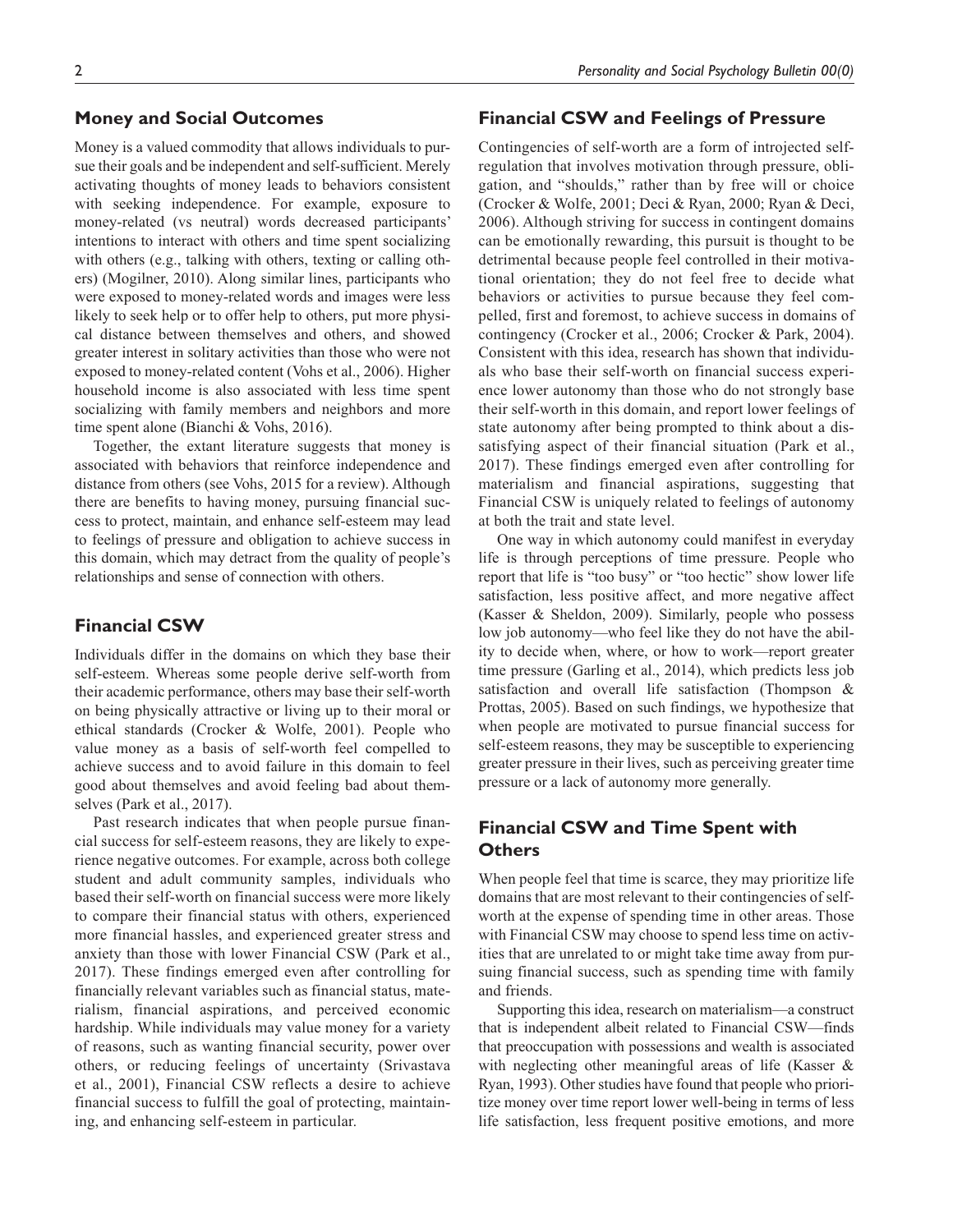

Figure 1. Hypothesized model. Perceived time pressure and percentage of time spent with family/friends are expected to mediate the relationship between Financial CSW and social outcomes. *Note.*  $CSW =$  contingency of self-worth.

frequent negative emotions than those who value time over money (Hershfield et al., 2016; Whillans et al., 2016). Notably, the connection between valuing money and lower well-being is thought to involve decreased engagement in social relationships. For example, college students who value money over time are less likely to engage in social interactions with new peers (Whillans & Dunn, 2019).

We propose that people who value money *as a basis of self-worth* are more likely to feel pressure, given their sense of obligation to achieve financial success and to avoid failure in this domain. Specifically, we sought to assess pressures that were proximal to people's everyday experience. The initial studies thus centered on time pressure, because we expected this experience to be a more concrete, salient, and relatively easy-to-report aspect of people's lives than reporting on perceived feelings of pressure in general. In addition, time pressure is directly related to the amount of time that people spend socializing with friends and family and, therefore, has been shown to be a concrete, well-validated and predictive mechanism of this construct (Mogilner et al., 2018). We expected that perceptions of time pressure would be associated with spending less time on activities peripheral to financial pursuits—including spending time with close others—which may ultimately be related to feelings of loneliness and social disconnection. Figure 1 presents the hypothesized model.

# **Preliminary Studies**

Two preexisting datasets allowed us to conduct preliminary analyses examining the links between Financial CSW, perceptions of pressure, time allocation, and social outcomes (i.e., loneliness, social disconnection). Participants were recruited using Qualtrics (preliminary study A) or Amazon Mechanical Turk (MTurk; preliminary study B), which are online survey platforms that allow researchers to request users to complete various types of studies. Although we were unable to test the full sequential mediation model in these

initial studies (i.e., Figure 1), we were able to test specific components of the model.

In Study A  $(N = 821)$ , we hypothesized that higher Financial CSW would be related to greater feelings of loneliness via spending less time with family and friends. In Study B (*N* = 333), we hypothesized that higher Financial CSW would be related to lower feelings of social connection via greater perceived time pressure (see "Supplemental Materials" for methods and results of these preliminary studies and "Methodology File" for all studies). Overall, the results of these studies supported key components of the hypothesized model. Study A showed that the relationship between Financial CSW and greater loneliness was partially explained by less time spent with family and friends. Study B showed that the relationship between Financial CSW and lower feelings of social connection was partially explained by greater perceptions of time pressure. These findings emerged even after accounting for effects of age, gender, marital status, income, materialism, extraversion, and perceived economic hardship. Materialism was not significantly related to perceptions of time pressure or social connection (see "Supplemental Materials"), suggesting that Financial CSW was uniquely associated with these outcomes.

# **Current Research**

Building upon these findings, the present studies examined psychological processes linking financial success as a basis of self-worth with negative social outcomes. Specifically, we hypothesized that people with higher Financial CSW would experience greater loneliness and social disconnection than those with lower Financial CSW, and this may be related to experiencing greater pressure (e.g., time pressure, lack of autonomy) and spending less time with close others (Figure 1). We expected these associations to emerge above and beyond effects of demographic, personality, or other financially related variables. Studies A and B (summarized above) provided initial evidence for specific components of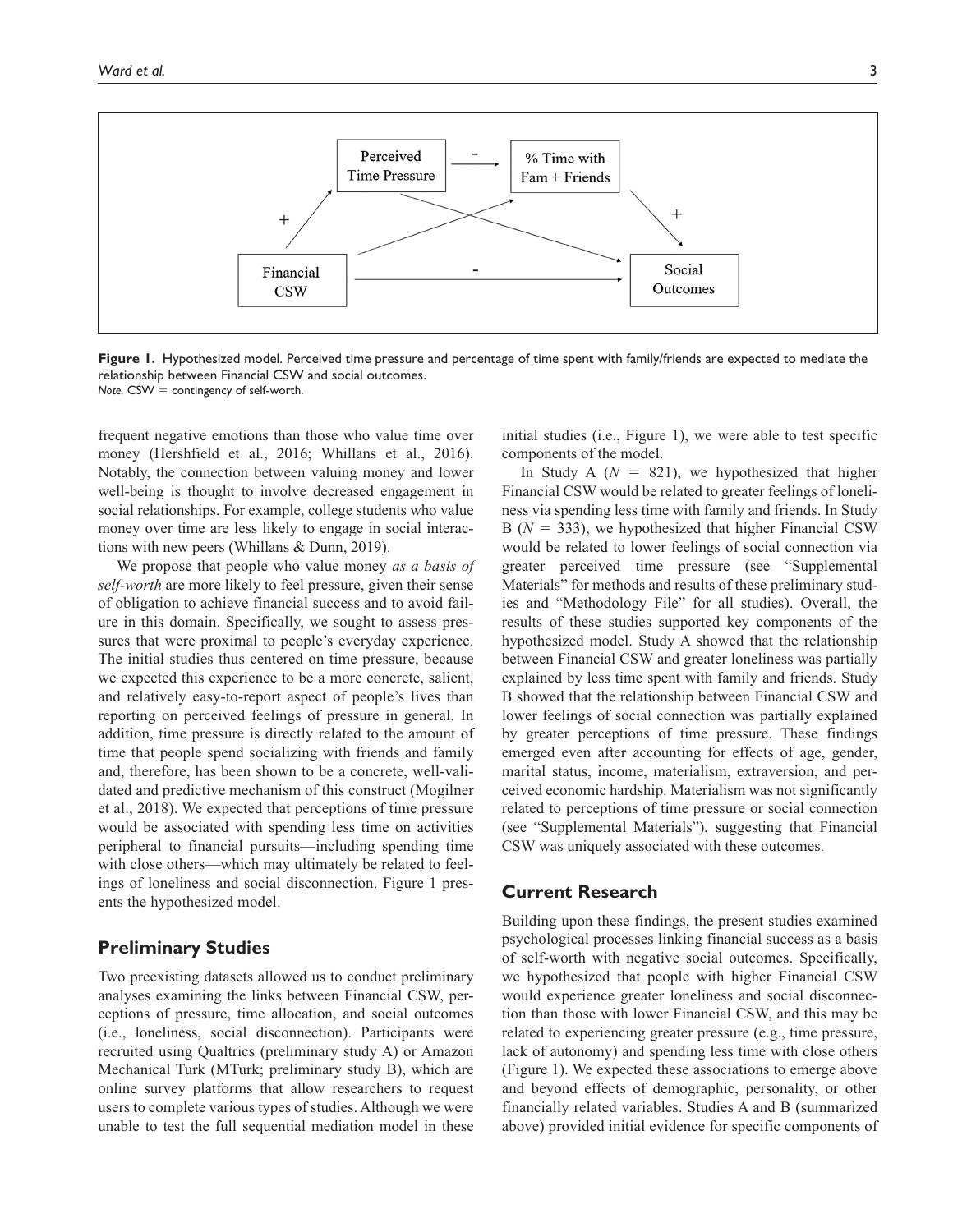the hypothesized model. Study 1 tested the full sequential mediation model and alternative models, and Studies 2 and 3 sought to replicate the findings of Study 1 using cross sectional and daily diary methods.

# **Study 1**

The purpose of Study 1 was to replicate and extend the findings of our preliminary studies by testing the full model, in which perceptions of pressure and time allocation were expected to account for the relationship between Financial CSW and social outcomes in a sequential manner, controlling for demographic and financially relevant covariates (Figure 1). We also sought to assess perceptions of pressure more generally by measuring autonomy. The hypotheses, materials, and analysis plan were preregistered using the Open Science Framework ([https://osf.io/3qfzd/?view\\_only=](https://osf.io/3qfzd/?view_only=ebb22c7db9f04e72acc2f4c086e2fa4f) [ebb22c7db9f04e72acc2f4c086e2fa4f](https://osf.io/3qfzd/?view_only=ebb22c7db9f04e72acc2f4c086e2fa4f)).

### *Participants and Procedure*

A total of 345 participants<sup>1</sup> (42.6% male;  $M_{age} = 37.59$ , *SD* = 11.72) were recruited from Amazon's Mechanical Turk to complete an online study in exchange for US\$1.00. The sample consisted of 76.2% Caucasians, 9.6% African Americans, 7.0% Asians, 4.1% Hispanics, and 3.2% other ethnicities. A Monte Carlo power simulation of data from the preliminary studies revealed that 350 participants were needed to achieve 0.80 power for the proposed sequential mediation design (Schoemann et al., 2017).

# *Materials*

Participants completed the following measures in the order listed below.

*Financial CSW.* Participants reported the degree to which they based their self-worth on financial success (e.g., "My selfesteem is influenced by how much money I make"; "I feel bad about myself when I feel like I don't make enough money"; five items,  $\alpha = .79$ ; Park et al., 2017) on a scale from 1 (*strongly disagree*) to 7 (*strongly agree*).

*Time pressure.* Participants reported the extent to which they perceived time pressure (e.g., "There have not been enough minutes in the day," "I have felt like things have been really hectic," three items,  $\alpha = .77$ ) from 1 (*strongly disagree*) to 7 (*strongly agree*) (Kasser & Sheldon, 2009).

*Time allocation.* Participants indicated the percentage of time they spent over the past week engaged in the following activities: (a) being alone (i.e., when you are awake, but not with other people or doing work-related tasks), (b) working alone, (c) working with coworkers (either in-person or virtually), (d) socializing with friends or family in-person (outside of a

work context), and (e) using technology to connect with family and friends. Categories were adapted from the Day Reconstruction Model (Kahneman et al., 2004). Of particular interest was time spent "socializing with family and friends in-person;" the other categories were included to help participants accurately estimate their weekly time allocation.

*Autonomy.* Although the present study focused on time pressure, this construct may be tied to the broader construct of autonomy—that is, perceiving a sense of control and choice over one's activities and behaviors. Sample items on this scale were, "I feel pressured in my life" (reverse-scored) and "I feel like I am free to decide for myself how to live my life," seven items,  $\alpha = .80$  on a scale from 1 (*not at all true*) to 7 (*very true*) (Deci & Ryan, 2000).

*Loneliness.* Participants reported how often they felt lonely and isolated by responding to the same items as in Preliminary Study A, but on a scale from 1 (*never*), 2 (*rarely*), 3 (*some of the time*), to 4 *(often*) (three items,  $\alpha = .89$ ; Russell et al., 1978).

*Social connection.* Participants reported how connected they felt to other people (e.g., "I don't feel connected to most people," five items,  $\alpha = .93$ ) using items from the Social Connectedness Scale (Lee & Robbins, 1995) from 1 (*strongly disagree*) to 7 (*strongly agree*). Responses were reversecoded such that higher values indicated greater feelings of social connection with others.

### *Covariates*

We controlled for demographic, personality, and financial variables related to the hypothesized mediators and outcomes (Table 1).

*Materialism.* Participants completed items from the Material Values Scale (e.g., "I like a lot of luxury in my life," three items,  $\alpha = .81$ ; Richins, 2004) from 1 (*strongly disagree*) to 7 (*strongly agree*).

*Financial aspirations.* Participants reported the importance of financial aspirations (e.g., "I will be financially successful") on a scale from 1 (*not at all important*) to 7 (*extremely important*) (four items,  $\alpha = .79$ ; Kasser & Ryan, 1993).

*Economic hardship.* Participants reported their perceived economic hardship over the past 6 months (e.g., "I have had difficulty paying monthly bills," three items,  $\alpha = .85$ ) from 1 (*strongly disagree*) to 7 (*strongly agree*) (Conger et al., 1999).

*Extraversion.* Participants responded to two items from the 10-Item Personality Inventory (Gosling et al., 2003) by rating the extent to which two pairs of adjectives applied to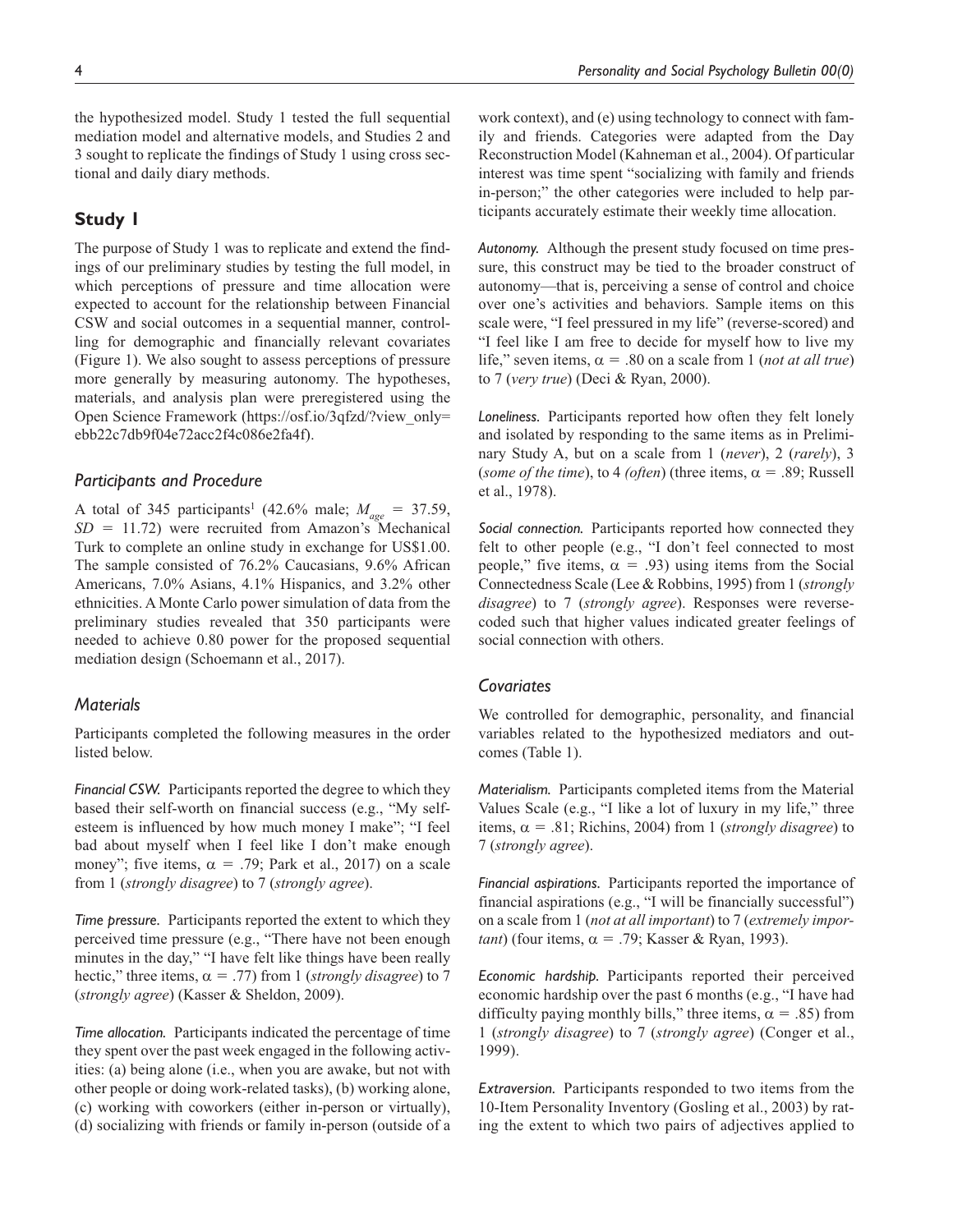| Variable                                       |          | 2              | 4                                                                                                                                                                                                                                                                                                                                                                                                   | Б | ∾ | $\infty$                                                                                                                      | ᡡ | $\subseteq$                                                     |                                                                                      | $\overline{\mathbf{C}}$ | m                | $\overline{4}$                 | S        |
|------------------------------------------------|----------|----------------|-----------------------------------------------------------------------------------------------------------------------------------------------------------------------------------------------------------------------------------------------------------------------------------------------------------------------------------------------------------------------------------------------------|---|---|-------------------------------------------------------------------------------------------------------------------------------|---|-----------------------------------------------------------------|--------------------------------------------------------------------------------------|-------------------------|------------------|--------------------------------|----------|
|                                                |          |                |                                                                                                                                                                                                                                                                                                                                                                                                     |   |   |                                                                                                                               |   |                                                                 |                                                                                      |                         |                  |                                |          |
| I. Financial CSW                               |          |                |                                                                                                                                                                                                                                                                                                                                                                                                     |   |   |                                                                                                                               |   |                                                                 |                                                                                      |                         |                  |                                |          |
| 2. Time pressure                               | $.28***$ |                |                                                                                                                                                                                                                                                                                                                                                                                                     |   |   |                                                                                                                               |   |                                                                 |                                                                                      |                         |                  |                                |          |
| $-29***$<br>3. Autonomy                        |          | $-24***$       |                                                                                                                                                                                                                                                                                                                                                                                                     |   |   |                                                                                                                               |   |                                                                 |                                                                                      |                         |                  |                                |          |
| $-14*$<br>4. Time spent with family/friends    |          | So             |                                                                                                                                                                                                                                                                                                                                                                                                     |   |   |                                                                                                                               |   |                                                                 |                                                                                      |                         |                  |                                |          |
| $-24***$<br>5. Social outcomes                 |          | $-22***$       |                                                                                                                                                                                                                                                                                                                                                                                                     |   |   |                                                                                                                               |   |                                                                 |                                                                                      |                         |                  |                                |          |
| 6. Materialism                                 | $44***$  |                |                                                                                                                                                                                                                                                                                                                                                                                                     |   |   |                                                                                                                               |   |                                                                 |                                                                                      |                         |                  |                                |          |
| 7. Financial aspirations                       | $.44***$ | $\overline{c}$ |                                                                                                                                                                                                                                                                                                                                                                                                     |   |   |                                                                                                                               |   |                                                                 |                                                                                      |                         |                  |                                |          |
| 8. Economic hardship                           | $-15**$  | $22***$        | $\frac{1}{2} + \frac{1}{2} + \frac{1}{2} + \frac{1}{2} + \frac{1}{2} + \frac{1}{2} + \frac{1}{2} + \frac{1}{2} + \frac{1}{2} + \frac{1}{2} + \frac{1}{2} + \frac{1}{2} + \frac{1}{2} + \frac{1}{2} + \frac{1}{2} + \frac{1}{2} + \frac{1}{2} + \frac{1}{2} + \frac{1}{2} + \frac{1}{2} + \frac{1}{2} + \frac{1}{2} + \frac{1}{2} + \frac{1}{2} + \frac{1}{2} + \frac{1}{2} + \frac{1}{2} + \frac{1$ |   |   |                                                                                                                               |   |                                                                 |                                                                                      |                         |                  |                                |          |
| 9. Resource orientation                        | $21***$  | <b>eo</b>      |                                                                                                                                                                                                                                                                                                                                                                                                     |   |   |                                                                                                                               |   |                                                                 |                                                                                      |                         |                  |                                |          |
| $-15**$<br>10. Extraversion                    |          | $-0.07$        |                                                                                                                                                                                                                                                                                                                                                                                                     |   |   |                                                                                                                               |   |                                                                 |                                                                                      |                         |                  |                                |          |
| **<br>- 19*<br>II. Age                         |          |                |                                                                                                                                                                                                                                                                                                                                                                                                     |   |   | $\begin{array}{c} .07 \\ -12^{***} \\ -0 \\ -0 \\ -0 \\ +9^{***} \\ -0 \\ +19^{***} \\ -19^{***} \\ -35^{***} \\ \end{array}$ |   |                                                                 |                                                                                      |                         |                  |                                |          |
| $\overline{c}$<br>12. Gender                   |          | <b>**、</b>     |                                                                                                                                                                                                                                                                                                                                                                                                     |   |   |                                                                                                                               |   |                                                                 |                                                                                      |                         |                  |                                |          |
| 13. Children living at home                    |          | $.20***$       |                                                                                                                                                                                                                                                                                                                                                                                                     |   |   |                                                                                                                               |   | $35 - 5$<br>$5 - 5$<br>$1 - 5$<br>$1 - 5$<br>$1 - 5$<br>$1 - 5$ | $5\frac{1}{2}$ $\frac{1}{2}$ $\frac{1}{2}$ $\frac{1}{2}$ $\frac{1}{2}$ $\frac{1}{2}$ |                         |                  |                                |          |
| $\stackrel{*}{=}$<br>14. Hours worked per week |          | Ś.             |                                                                                                                                                                                                                                                                                                                                                                                                     |   |   |                                                                                                                               |   |                                                                 |                                                                                      |                         |                  | $\begin{array}{c} \end{array}$ |          |
| $\stackrel{*}{=}$<br>15. Income                |          | 8              |                                                                                                                                                                                                                                                                                                                                                                                                     |   |   |                                                                                                                               |   |                                                                 |                                                                                      |                         | $-13*$<br>$-15*$ | $.19***$                       | I        |
| $-0.7$<br>16. Marital status                   |          | $-0.0$         | $-24***$                                                                                                                                                                                                                                                                                                                                                                                            |   |   | $.17***$                                                                                                                      |   |                                                                 |                                                                                      |                         | $-40***$         | $\overline{a}$                 | $-39***$ |

 $\frac{1}{2}$ *Note*. Resource orientation was coded as 1 = valuing time over money, 2 = valuing money over time; gender as 1 = male, 2 = female; marital status as 1 = married or in a marriage-like relationship, ug<br>ag ے<br>با ē å ie; genuer Ē. Ū<br>Š  $\frac{1}{2}$ l Silinpia ioney, 4  $\overline{D}$ Note. Resource orientation was coded as  $1 =$  valuing tin<br>2 = not married. CSW = contingency of self-worth.<br>\*p < .05. \*\*p < .01. \*\*\*p < .001.  $2 =$  not married.  $\textsf{CSW} = \textsf{contingency}$  of self-worth.

\**p* < .05. \*\**p* < .01. \*\*\**p* < .001.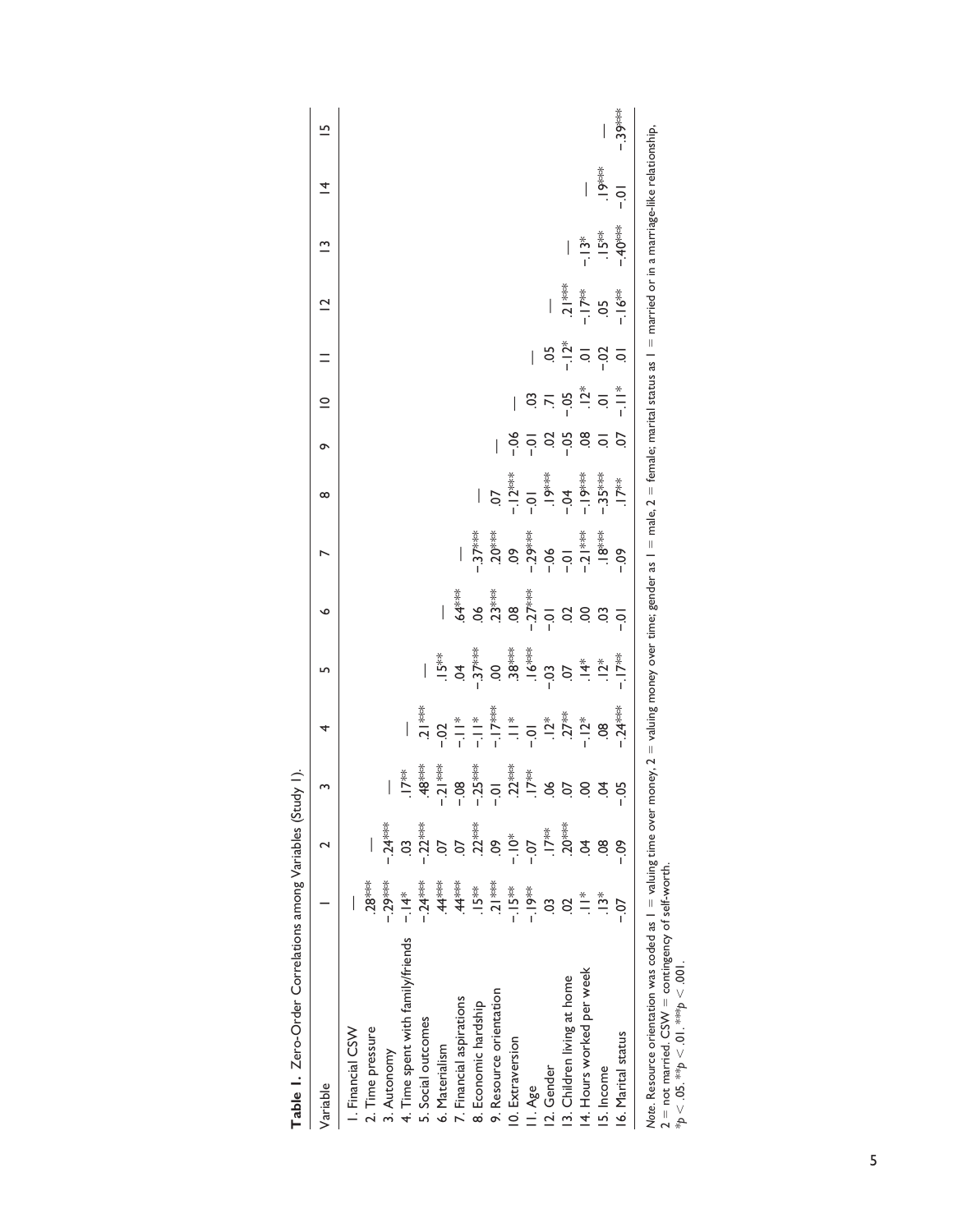

Figure 2. Study 1. Perceived time pressure links Financial CSW to social outcomes, but time pressure and time spent with family/ friends in sequence do not.

*Note.* Total indirect effect = –.04 [–.08, –.01]. Parameter estimates are unstandardized with a 95% bias-corrected bootstrap confidence interval.  $CSW =$  contingency of self-worth.

them—"extraverted, enthusiastic" and "reserved, quiet" (reversed)—applied to them from 1 (*disagree strongly*) to 7 (*agree strongly*) ( $r = .66, p < .001$ ).

*Resource orientation.* Participants read two scenarios describing individuals who prioritized either money or time and selected the individual they identified with most (36% prioritized money over time; Whillans et al., 2016).

*Demographics.* Participants reported their age, gender, ethnicity, marital status (66.4% were married/in a marriage-like relationship), number of children living at home (44.6% had at least one child living at home), income (median = US\$50,000–US\$74,999), and number of hours worked per week (58.7% worked 40+ hours per week).

# **Results and Discussion**

Participants who based their self-worth on financial success were expected to experience worse social outcomes (i.e., loneliness, social disconnection) due to perceiving greater time pressure and spending less time with family and friends (Figure 1). To test this sequential mediation hypothesis, we used Hayes' (2018) PROCESS macro (Model 6) for SPSS. Prior to conducting this analysis, we created a composite measure of social outcomes by reverse-coding responses on the loneliness scale, standardizing responses on the loneliness and social connection scales, and averaging across items such that lower scores reflected worse social outcomes ( $\alpha = .93$ ).

Results showed partial support for the hypothesized model. Replicating Study B, higher Financial CSW was related to greater perceived time pressure, and time pressure was associated with worse social outcomes. These findings were significant controlling for all of the

covariates described above.<sup>2</sup> Replicating Study A, time spent with family and friends was associated with better social outcomes. Contrary to hypotheses, however, perceptions of time pressure and time spent with family and friends were not related (Figure 2).

# *Testing Alternative Models*

In addition to testing the originally hypothesized model, we examined alternative models of (a) autonomy as a mediator between Financial CSW and social outcomes, and (b) autonomy and time spent with family and friends as sequential mediators between Financial CSW and social outcomes. To test these models, we used Hayes' (2018) PROCESS macro to conduct mediation analyses (Model 4) and sequential mediation analyses (Model 6).

*Does autonomy mediate the link between Financial CSW and social outcomes?* Results of the mediation analysis showed that autonomy accounted for a significant indirect relationship between Financial CSW and social outcomes.<sup>3</sup> Specifically, higher Financial CSW was related to lower autonomy, and lower autonomy to worse social outcomes (Figure 3). These findings were significant even after controlling for covariates.

*Does autonomy and time spent with family and friends account for the link between Financial CSW and social outcomes?* Next, we examined whether autonomy and time spent with family and friends in sequence accounted for a significant indirect relationship between Financial CSW and social outcomes. Results supported the sequential mediation: higher Financial CSW was related to lower autonomy, and lower autonomy was associated with spending less time with family and friends; less time with close others was related to worse social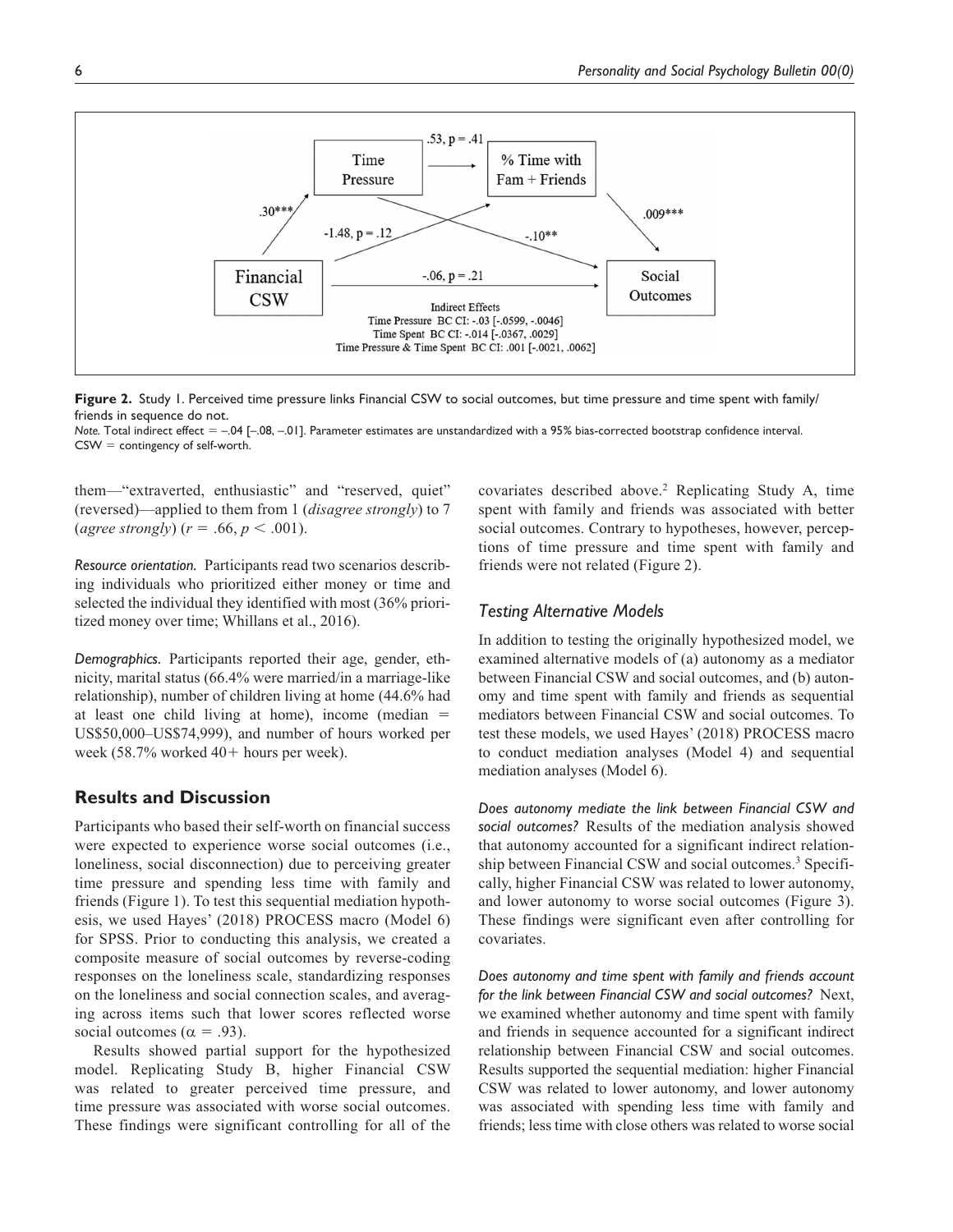

Figure 3. Study 1. Autonomy, and autonomy and time spent with family/friends in sequence, link Financial CSW to social outcomes. *Note.* Total indirect effect = -.07 [-.11, -.02]. Parameter estimates are unstandardized with a 95% bias-corrected bootstrap confidence interval.  $CSW =$  contingency of self-worth.

outcomes (Figure 3), even after accounting for covariates.4 This pattern of results was unique to Financial CSW, and not found when replacing Financial CSW with materialism or financial aspirations (see "Supplemental Materials").

*Which mediation model best fits the data?* Given that the data supported more than one mediation model, structural equation modeling (SEM) and comparison of fit statistics (Gunzler et al., 2013; Kline, 2015) were used to determine which model best explained the relationship between Financial CSW and social outcomes. SEM models were analyzed using MPlus 8 (Muthén & Muthén, 1998–2017) using fullinformation maximum likelihood estimation. We used the following interpretive guidelines to assess model fit: Comparative fit index (CFI) should be near .95 or above for excellent fit and .90 to .95 for good fit (Hu & Bentler, 1999), the root mean square error of approximation (RMSEA) should be at or below .06 (Hu & Bentler, 1999), and the standardized root mean square residual (SRMR) should be at or below 0.08 (Browne & Cudeck, 1992).

Results of the model with time pressure (i.e., the indirect effect of time pressure) showed good model fit  $(\chi^2(5)$  = 5.47;  $p = 0.36$ ; RMSEA = 0.02; CFI = 1.00; SRMR = 0.01), as did the model with autonomy (i.e., the indirect effect of autonomy)  $(\chi^2(5) = 5.90, p = .32; RMSEA = 0.02; CFI =$ 1.00; SRMR  $=$  0.01), and the sequential mediation model (i.e., the indirect effect of autonomy and time spent with family and friends in sequence)  $(\chi^2(3) = 18.39, p = .10)$ ; RMSEA =  $0.04$ ; CFI =  $0.98$ ; SRMR =  $0.02$ ). Thus, based on comparison of fit statistics, all three models are consistent with the data (i.e., are plausible interpretations of the relationships between variables). However, consistent with our general hypothesis, we found that how much autonomy people felt was related to the amount of time they spent with friends and family.<sup>5</sup> As a result, autonomy became the primary focus of the subsequent studies.

# **Study 2**

Given that we unexpectedly found in Study 1 that perceptions of autonomy, rather than time pressure, best accounted for the relationship between basing self-worth on financial success, time spent with friends and family, and social outcomes, we sought to replicate these findings in a large sample of working adults.

### *Participants and Procedures*

As part of a larger study, 940 participants (26.7% male;  $M_{\text{gas}}$  = 39.85, *SD* = 12.60) were recruited using Qualtrics, an online platform which offers a crowd-sourcing service that allows researchers to request users to complete various types of research studies. To be eligible for the study, participants had to be employed and work at least 21 hr or more per week. The sample consisted of 75.8% Caucasians, 8.8% African Americans, 7.2% Hispanics, 5% Asians, and 3% other ethnicities.

### *Materials*

Participants completed the following items, which were embedded among other measures. Items in the current study were similar to the previous studies, but shortened due to space constraints (see "Methodology File").

*Financial CSW.* Participants completed a brief version of the Financial CSW scale (three items,  $\alpha = .88$ ).

*Time pressure.* Participants reported their perceptions of time pressure (two items,  $r = .63$ ,  $p < .001$ ).

*Time allocation.* Participants indicated the percentage of time they spent over the past week engaged in various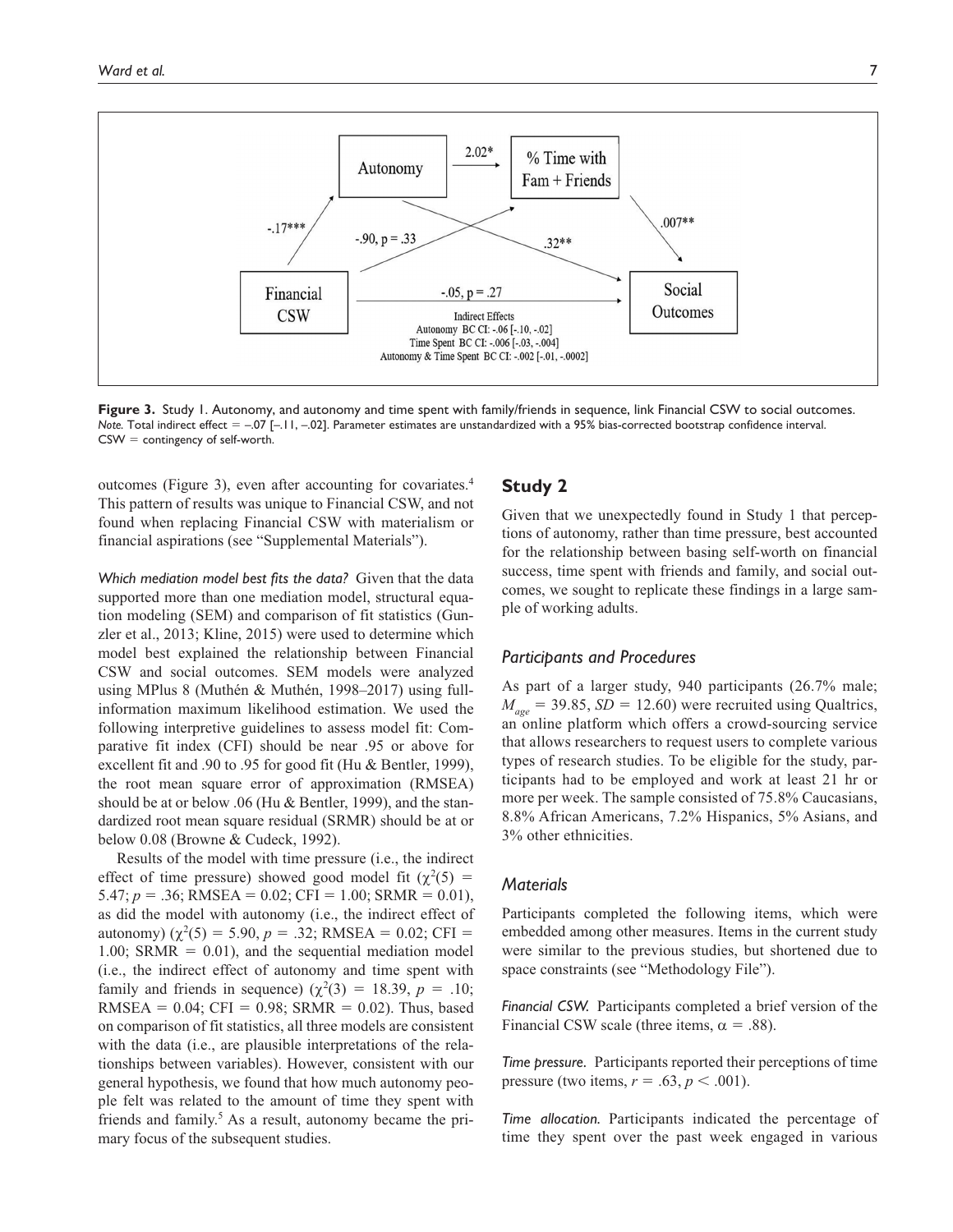| Variable                          |           | $\overline{2}$ | 3         | 4         | 5         | 6         |           | 8        | 9        | $\overline{10}$ | $\mathbf{H}$ |
|-----------------------------------|-----------|----------------|-----------|-----------|-----------|-----------|-----------|----------|----------|-----------------|--------------|
| I. Financial CSW                  |           |                |           |           |           |           |           |          |          |                 |              |
| 2. Time pressure                  | .30***    |                |           |           |           |           |           |          |          |                 |              |
| 3. Autonomy                       | $-.38***$ | $-.34***$      |           |           |           |           |           |          |          |                 |              |
| 4. Time spent with family/friends | $.08**$   | $-.12**$       | $.14***$  |           |           |           |           |          |          |                 |              |
| 5. Social outcomes                | $-.42***$ | $-.39***$      | .48 ***   | $.20**$   |           |           |           |          |          |                 |              |
| 6. Materialism                    | .57***    | $.17***$       | $-19***$  | .18***    | $-.25***$ |           |           |          |          |                 |              |
| 7. Economic hardship              | $.15***$  | $.16***$       | $-.20***$ | $-.20***$ | $-19***$  | .00       |           |          |          |                 |              |
| 8. Gender                         | $-.03$    | $-.06***$      | 0١.       | $-.01$    | .02       | $-.04$    | $-.02$    |          |          |                 |              |
| 9. Hours worked per week          | $-.09**$  | .00            | .05       | $-.10**$  | $.08*$    | $-.12***$ | 0١.       | $-.06$   |          |                 |              |
| 10. Income                        | .02       | .01            | .03       | .04       | $.12**$   | .00       | $-.31***$ | $-.09**$ | $.14***$ |                 |              |
| 11. Manager status                | $.12**$   | $-.03$         | .01       | $-.22***$ | $.08*$    | $.22***$  | $-.20***$ | $-.01$   | $-.02$   | $.16***$        |              |
| 12. Marital status                | $-.04$    | $-.07*$        | $-.02$    | $-.10***$ | .05       | .00       | $-11$ $*$ | .50***   | $-.03$   | $-.34***$       | .03          |

**Table 2.** Zero-Order Correlations among Variables (Study 2).

*Note.* Gender was coded as  $1 =$  male,  $2 =$  female; manager status as  $1 =$  not being considered a manager at their primary job,  $1 =$  being considered a manager at their primary job; marital status as  $1 =$  married or in a marriage-like relationship,  $2 =$  not married. CSW = contingency of self-worth. \**p* < .05. \*\**p* < .01. \*\*\**p* < .001.

activities: (a) spending time alone not working, (b) spending time working alone, (c) socializing with colleagues, (d) spending time with friends (outside of a work context), (e) spending time with family (outside of a work context), and (f) engaging in other activities. Because we were primarily interested in time spent socializing with others, we created a composite measure of the percentage of time spent with family and friends outside of a work context ( $M = 76.57$ ,  $SD = 47.99$ .<sup>6</sup>

*Autonomy.* Participants reported how autonomous they felt (two items,  $r = .27$ ,  $p < .001$ ).

*Social outcomes.* Participants completed items from the Loneliness Scale (two items,  $r = .64$ ,  $p < .001$ ) and the Social Connectedness Scale (three items,  $\alpha = .91$ ).

# *Covariates*

We controlled for variables related to the hypothesized mediators and outcomes (Table 2).7

*Materialism.* Participants completed the same items from Study 1 (three items;  $\alpha = .81$ ).

*Economic hardship.* Participants responded to the item, "I have had enough money to meet my expenses" (reversescored) from 1 (*strongly disagree*) to 7 (*strongly agree*).

*Demographics.* Participants reported their age, gender, marital status (61% were married/in a marriage-like relationship), household income (median  $=$  US\$60,000–US\$69,999), number of hours worked per week (59.5% worked 40+ hours per week), and whether or not their job included managerial responsibilities (53.7% reported managerial responsibilities, which were defined as having at least two people in the workplace who reported to them).

# **Results and Discussion**

Participants who based their self-worth on financial success were expected to experience worse social outcomes (i.e., more loneliness, social disconnection) via (a) feeling lower autonomy or (b) feeling lower autonomy and spending less time with family and friends. To test these models, we used Hayes' (2018) PROCESS macro (Models 4 and 6) for SPSS to conduct mediation and sequential mediation analyses. Once again, we created a composite social outcomes variable by reverse-scoring responses on the loneliness scale, standardizing responses to the loneliness and social connectedness items, then averaging the items so that lower scores indicated worse social outcomes ( $\alpha = .88$ ).

Results showed support for the hypothesized models (Figure 4). Basing self-worth on financial success was associated with lower autonomy, which was related to spending less time with family and friends; less time with close others was associated with worse social outcomes. Higher Financial CSW was directly related to worse social outcomes, and the indirect effects of both (a) autonomy and (b) autonomy and time spent with friends and family in sequence were significant. Findings emerged controlling for demographic and financial variables.<sup>8</sup> Furthermore, results were unique to Financial CSW and not found when replacing Financial CSW with materialism (see "Supplemental Materials").

# *Which Mediation Model Best Fits the Data?*

Given that the data supported both mediation models, SEM was used to determine which model best explained the relationship between Financial CSW and social outcomes using comparison of fit statistics.<sup>9</sup> The same strategy and interpretive guidelines as in Study 1 were used to assess model fit (Browne & Cudeck, 1992; Hu & Bentler, 1999).

The model examining the indirect effect of autonomy alone ( $\chi^2(6) = 56.43, p < .001$ ; RMSEA = 0.09; CFI = 0.92;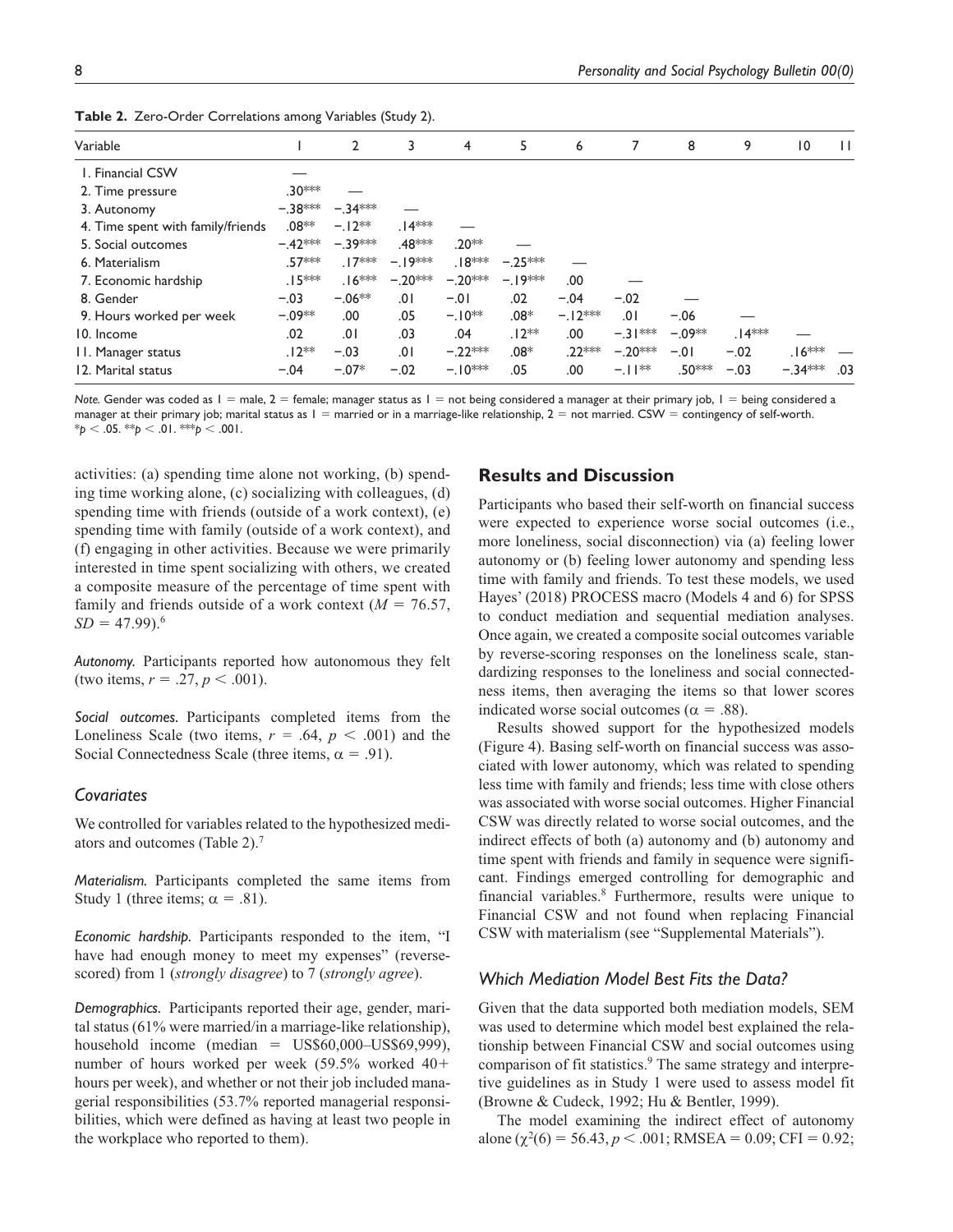

**Figure 4.** Study 2. Autonomy, and autonomy and time spent with family/friends in sequence, partially mediate the relationship between Financial CSW and social outcomes.

*Note.* Total indirect effect = -.05 [-.01, -.00]. Parameter estimates are unstandardized with a 95% bias-corrected bootstrap confidence interval.  $CSW =$  contingency of self-worth.

 $SRMR = 0.04$ ) showed acceptable model fit, as did the model examining the indirect effect of autonomy and time spent with close others in sequence  $(\chi^2(8) = 60.83)$ ,  $p < .001$ ; RMSEA = 0.08; CFI = 0.93; SRMR = 0.03), although the RMSEAs for both models were slightly high. Overall, these results are consistent with Study 1, suggesting that either autonomy alone, or autonomy and time spent with close others in sequence account for the negative relationship between basing self-worth on financial success and social outcomes.<sup>10</sup>

# **Study 3**

In the final study, we examined the ecological validity of these findings using a daily dairy design, enabling us to examine within-person models (i.e., intra-personal variability across occasions, holding constant individual differences) and between-person models (i.e., overall tendencies, holding constant variability across occasions and including covariates described below). Within-person models reveal how variables affect one another on a given day, whereas betweenperson models show the impact of person-level individual differences. Thus, between-person models are comparable to the results of Studies 1 and 2, with the exception that they are derived from a series of daily assessments. Given this comparability, we expected the between-person analyses to replicate the previous studies' findings.

We also considered how these variables should relate to one another at the within-person level, or as they fluctuate in a person day-by-day. Given that introjected self-regulation produces feelings of pressure, days when a person more strongly bases their self-worth on financial success—an instance of introjected self-regulation—should also be characterized by lower autonomy—an instance of feeling pressure. Similarly, how much autonomy a person feels they have on a given day should be related to how they allocate their time *that day*, and the extent to which one spends time with close others on a given day should be related to their feelings of social connection that day. Therefore, we reasoned the within-person analyses would similarly replicate the associations found in Studies 1 and 2.

In sum, for both between- and within-person models, we hypothesized that basing self-worth on financial success (i.e., having higher Financial CSW) would be associated with lower autonomy, which would be related to spending less time with family and friends. Spending less time with family and friends was expected to be associated with worse social outcomes (i.e., greater feelings of loneliness, social disconnection). Consistent with the findings of Studies 1 and 2, we also expected lower autonomy to be directly associated with worse social outcomes. The hypotheses, materials, and analysis plan were preregistered on the Open Science Framework [\(https://osf.io/uz3sn?view\\_only=fb59312e859f4](https://osf.io/uz3sn?view_only=fb59312e859f43d7aad6e3d724aca989) [3d7aad6e3d724aca989](https://osf.io/uz3sn?view_only=fb59312e859f43d7aad6e3d724aca989)).

#### *Participants and Procedure*

We recruited 283 participants from a pool of Introductory Psychology students at a large public university in exchange for course credit. Sample size was based on available resources; researchers were restricted to collecting up to 25 participants per week during the course of a 15-week semester. Participants completed initial measures in-lab and then a daily survey for 14 consecutive days. Thirty-seven participants were excluded from analyses because they completed less than 33% of the daily surveys. The final sample consisted of 246 participants (41.1% male;  $M_{age} = 18.9$  years,  $SD = 1.52$ ) that was approximately 55% Caucasian, 28% Asian, 9% Black, 3% Hispanic, and 4% who listed "other" or did not report their ethnicity.

During the in-lab portion of the study, participants completed measures of materialism, financial aspirations, perceived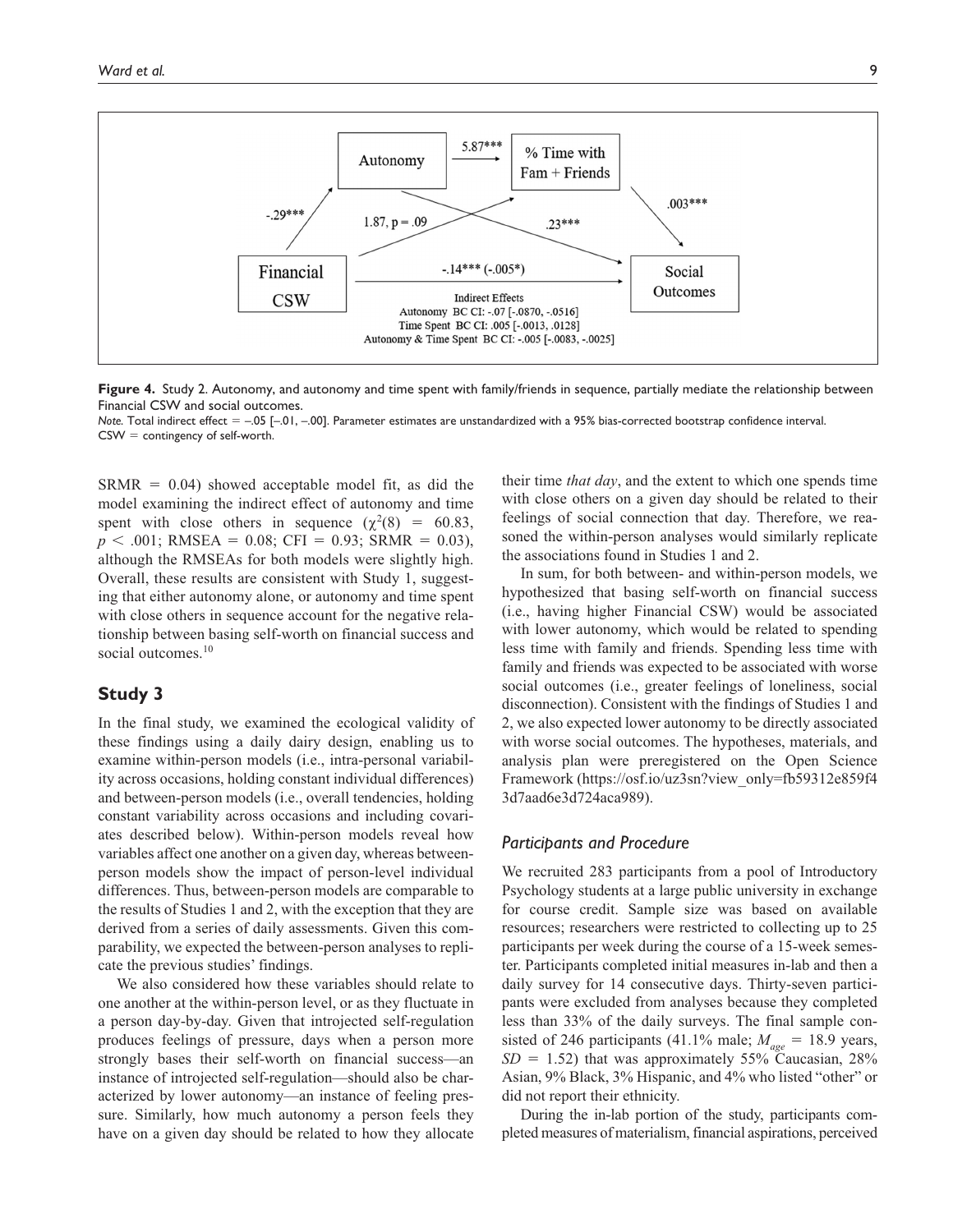|                                    | Correlations |                |        |           |        |                 |          |          |                  |                               |         |          |
|------------------------------------|--------------|----------------|--------|-----------|--------|-----------------|----------|----------|------------------|-------------------------------|---------|----------|
| Variable                           |              | $\overline{2}$ | 3      | 4         | 5      | 6               |          | 8        | 9                | $\overline{10}$               | П       | 12       |
| I. Age                             |              |                |        |           |        |                 |          |          |                  |                               |         |          |
| 2. Gender                          | $-.12$       |                |        |           |        |                 |          |          |                  |                               |         |          |
| 3. Hours worked per week           | 14.          | .04            |        |           |        |                 |          |          |                  |                               |         |          |
| 4. Income                          | $-.11$       | $-.02$         | $-.04$ |           |        |                 |          |          |                  |                               |         |          |
| 5. Extraversion                    | $-.04$       | .08            | $-.01$ | $-16*$    |        |                 |          |          |                  |                               |         |          |
| 6. Materialism                     | .11          | $-.12$         | .04    | $-.03$    | .13    |                 |          |          |                  |                               |         |          |
| 7. Financial aspirations           | .12          | $-.08$         | .07    | $-.11$    | .03    | $.64***$        |          |          |                  |                               |         |          |
| 8. Economic hardship               | $.13*$       | .04            | $-.04$ | $-.40***$ | $-14*$ | $.14*$          | .10      |          |                  |                               |         |          |
| 9. Financial CSW                   | $.24*$       | $-.05$         | .12    | $-.13$    | .05    | $.51***$        | .45***   | $.26***$ | (.75)            | $-.09**$                      | .02     | $-.10**$ |
| 10. Autonomy                       | $-.01$       | .12            | $-.02$ | .10       | $.17*$ | $-18**$         | $-.18**$ |          | $-.30***-.40***$ | (.48)                         | $.10**$ | .35***   |
| 11. Time spent with family/friends | $-.22*$      | .13            | $-.12$ | .10       |        | $.21*** - .18*$ | $-.21*$  | $-.12$   | $.21**$          | $.34***$                      | (.24)   | .30***   |
| 12. Social outcomes                | $-.11$       | .04            | $-11$  | $.21**$   |        | $.21*** - .16*$ | $-.18*$  |          |                  | $-38*** -42*** -68*** -37***$ |         | (.57)    |

**Table 3.** Zero-Order Correlations among Variables (Study 3).

*Note*. Within-person correlations are shown above the diagonal and between-person correlations are shown below the diagonal. Intraclass correlations for daily diary variables are shown in parentheses on the diagonal. Gender was coded as  $1 =$  male,  $2 =$  female. CSW = contingency of self-worth. \**p* < .05. \*\**p* < .01. \*\*\**p* < .001.

economic hardship, extraversion, and demographics we included as covariates. Participants were then given instructions about how to fill out the daily diary survey. They were told that beginning the following evening, they would receive an email link to a survey to complete every night for 14 days. They were instructed to complete the daily surveys "as soon as possible, but at least some time before you go to bed for the night" and were told that any surveys completed the following morning would not count toward their course credit. Participants were asked the same questions every night about their daily Financial CSW, autonomy, amount of time spent with family and friends that day, and feelings of loneliness and social connection that day, which were embedded among exploratory items.

#### *In-Lab Survey Items (Covariates)*

*Materialism.* Participants completed the same items as in Study 1 ( $\alpha$  = .76).

*Financial aspirations.* Same as in Study 1 ( $\alpha$  = .76).

*Economic hardship.* Same as in Study 1 ( $\alpha$  = .80).

*Extraversion.* Same as in Study 1 (*r* = .52).

*Demographics.* Participants reported their age, gender, ethnicity, income, and number of hours worked per week (61% worked less than 10 hr per week).

### *Daily Diary Survey Items*

*Financial CSW.* Participants completed three items from the Financial CSW Scale adapted to assess state Financial CSW

(e.g., "Today, I felt like my self-esteem depended on having a lot of money"; mean  $\alpha = .95$ , range = .92-.97).

*Autonomy.* Participants completed three items to assess state autonomy (e.g., "Today, I felt autonomous (i.e., like I had a sense of choice and control over my life")) on a scale from 1 (*strongly disagree)* to 7 (*strongly agree*) (mean α = .65,  $range = .60-.75$ ).

*Time allocation.* Similar to Study 1, participants indicated the percentage of time they spent that day socializing with friends or family in-person (outside of a work context)  $(M_{range} = 18.28 - 36.67, SD_{range} = 14.06 - 28.86).$ 

*Social outcomes.* Participants completed seven items to assess state social connection (e.g., "Today, I felt lonely," "Today, I felt isolated from others") on a scale from 1 (*not at all)* to 6 (*very much*). Responses were reverse-scored and averaged to create a composite measure such that lower numbers indicated worse social outcomes (mean  $\alpha = .93$ , range = .92–.94).

# **Results and Discussion**

Participants completed a total of 3,171 daily reports out of a possible 3,444 reports (91% average completion rate). Table 3 reports descriptive statistics for all study variables including between-person means and standard deviations, betweenand within-person correlations, and intraclass correlations of daily diary variables. Intraclass correlations revealed that there was substantial variability at both levels for daily variables, though Financial CSW was relatively stable across days. The variance due to differences between people was between 24% and 75%, whereas the remainder of the variance was due to within-person variability across days.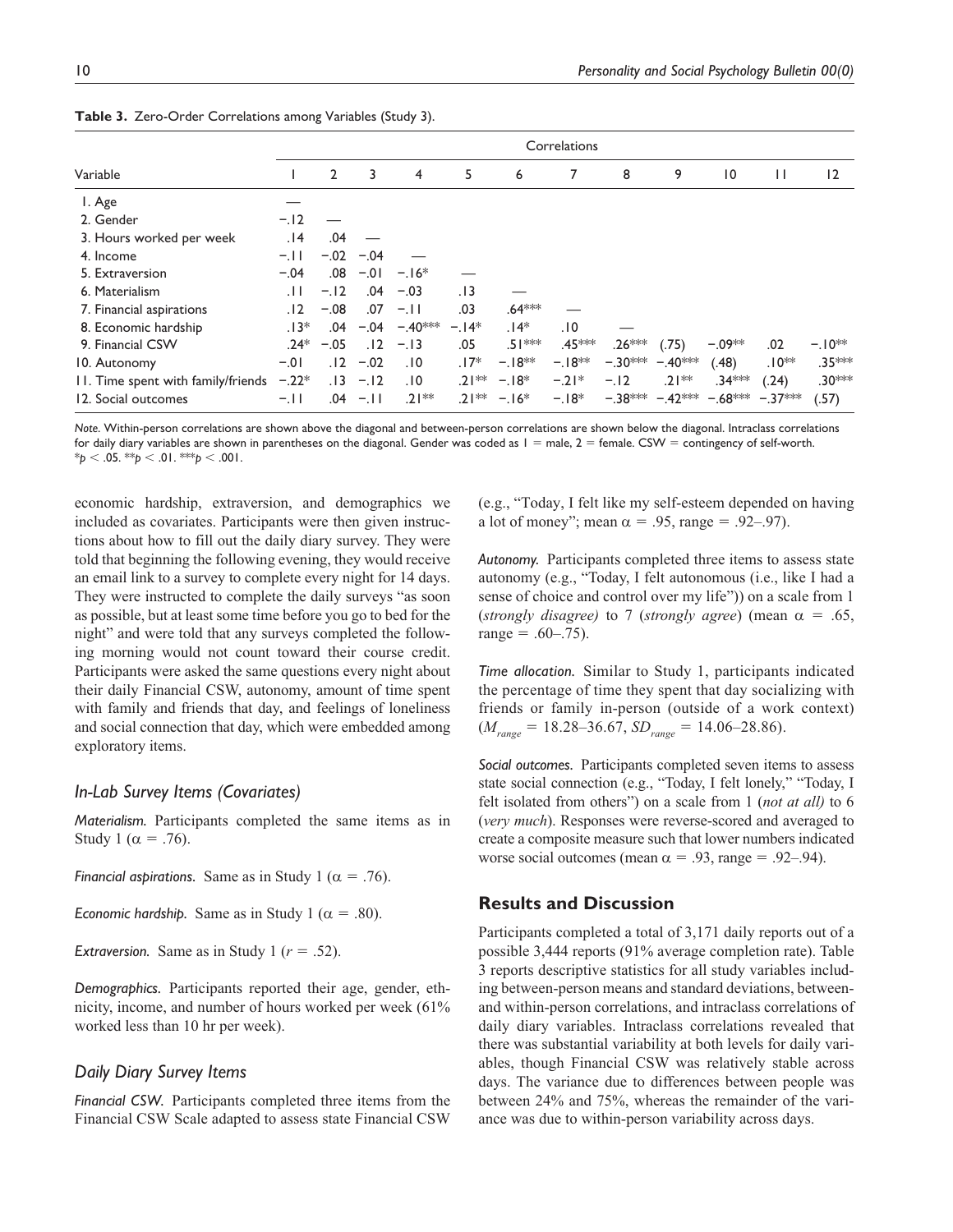

**Figure 5.** Study 3. Autonomy as a mediator of the association between Financial CSW and social outcomes.

*Note.* Estimates in the main figure are standardized parameter estimates with 95% credibility intervals. Standardized estimates are not available for indirect effects, for which unstandardized estimates are shown. Within-person estimates are the upper numbers, between-person estimates are the lower numbers. Bolded estimates are significant at  $p < .05$ . CSW = contingency of self-worth.

# *Data Analytic Strategy*

Given that daily reports of the variables were nested within persons, we used multilevel modeling to handle the nonindependence of observations (Kenny, Mannetti, Pierro, Livy, & Kashy, 2002). Specifically, we used multilevel modeling within the SEM framework to examine three mediation models (Muthén & Muthén, 1998–2017). MPlus conducts multilevel analyses by creating two uncorrelated latent variables that represent between-person and withinperson variance for each daily variable. As such, the withinperson estimates are group mean-centered and analyses for each level controls for variability in the other.

Bayesian estimation was used to generate parameter estimates for mediation models to obtain an accurate asymmetric credibility interval for the indirect effects. Robust maximum likelihood estimation was used for the mediation models to obtain standard fit indices for those models (parameter estimates were not interpreted from these models). We used the same guidelines as in Study 1 to assess model fit by examining the CFI, RMSEA, and SRMR.

All within-person models included the day of study participation as a covariate to account for any linear trends over time. The following Level 2 covariates were considered for between-person models: age, gender, income, number of hours worked, extraversion, materialism, financial aspirations, and economic hardship. To increase model parsimony, each covariate was only included as a predictor of an outcome with which it was significantly correlated (Table 3) and all exogenous variables, including covariates, were allowed to correlate with one another in the between-person model.

# *Mediation Models*

We first tested a mediation model, controlling for relevant covariates, in which Financial CSW was related to social outcomes via its association with autonomy. This sole mediator model was estimated at both the within-person and between-person levels with Bayesian parameter estimates and 95% credibility intervals (Figure 5). Based on maximum likelihood estimation, model fit was good:  $\chi^2(2) = 39.31$ ,  $p < .001$ , CFI = 0.953, RMSEA = 0.074, SRMR within = 0.046, SRMR between  $= 0.008$ .

At both levels, results were consistent with hypotheses, as all paths were significant and in the expected direction. On days when participants reported basing their self-worth more on financial success they also reported lower autonomy, and lower autonomy was related to worse social outcomes (i.e., greater felt loneliness and social isolation) that day. Similarly, participants who based their self-worth on financial success throughout the course of the study also reported generally lower autonomy, which was associated with generally worse social outcomes. The indirect effect of daily Financial CSW on social outcomes was significant at both levels, as was the direct effect.

Next, a serial mediation model was tested in which autonomy and time spent with friends and family were examined as sequential mediators. We hypothesized that higher Financial CSW would predict lower autonomy, which would predict less time spent with friends and family, and worse social outcomes. This sequential mediation model was estimated at both the within-person and between-person levels, with Bayesian parameter estimates and 95% credibility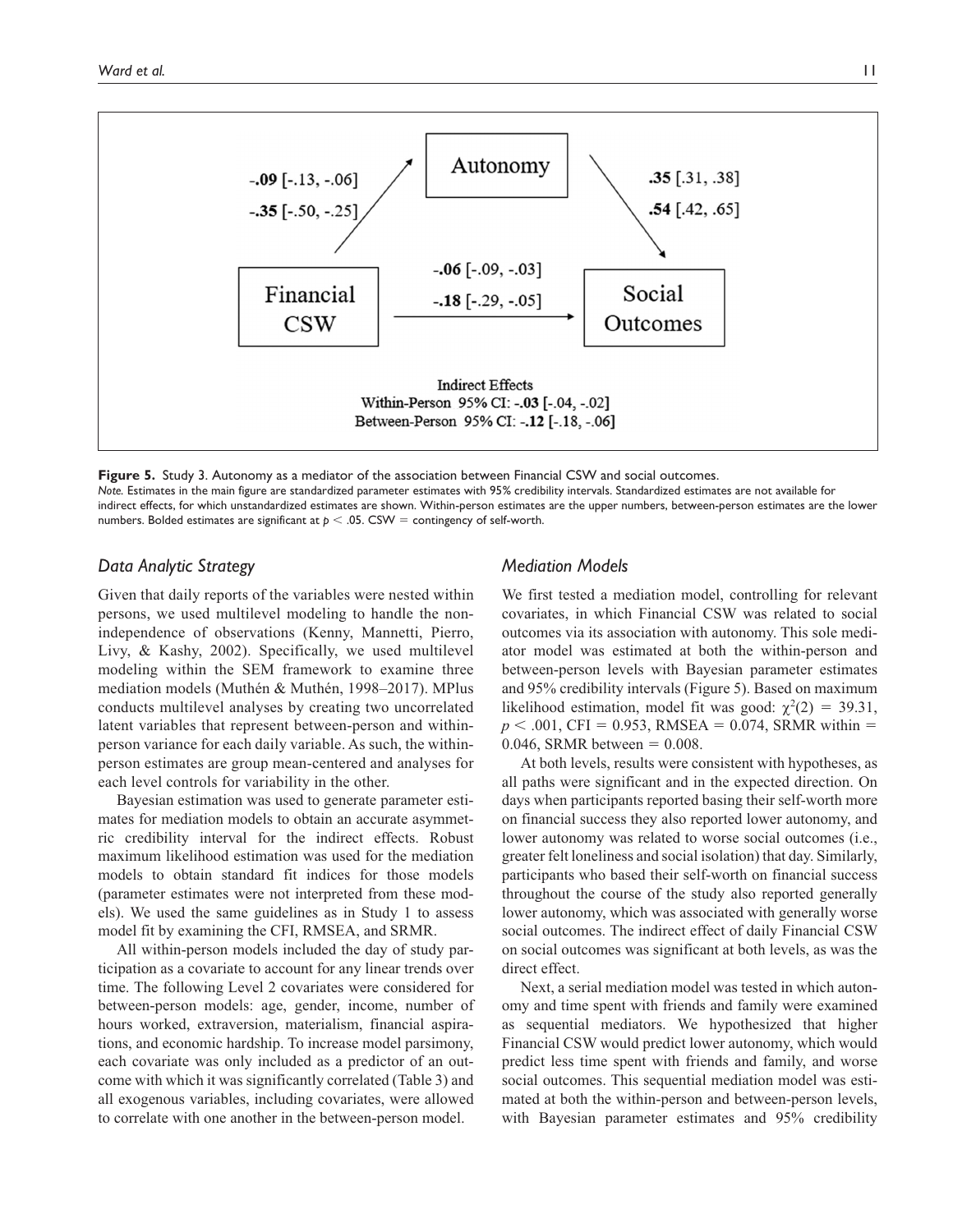

**Figure 6.** Study 3. Autonomy and time spent with friends/family as sequential mediators of the association between Financial CSW and social outcomes.

*Note.* Estimates in the main figure are standardized parameter estimates with 95% credibility intervals. Standardized estimates are not available for indirect effects, for which unstandardized estimates are shown. Within-person estimates are the upper numbers, between-person estimates are the lower numbers. Bolded estimates are significant at  $p < .05$ . CSW = contingency of self-worth.

intervals (Figure 6). The model showed good fit to the data, based on fit indices from robust maximum likelihood estimators:  $\chi^2(6) = 47.99$ ,  $p < .001$ , CFI = 0.960, RMSEA = 0.045, SRMR within = 0.037, SRMR between = 0.016.

At both levels, the key paths were significant and in the expected direction. On days when participants reported basing their self-worth more on financial success they also reported lower autonomy, and lower autonomy was associated with spending less time with friends and family that day; less time spent with close others on a given day was related to worse social outcomes (i.e., greater felt loneliness and social isolation) that day. Similarly, participants who based their self-worth on financial success throughout the study reported generally lower autonomy, which was associated with spending less time with friends and family; spending less time with close others on average was related to generally worse social outcomes. The total indirect effect of Financial CSW on social outcomes was significant at both levels, as was the direct effect.

# **Discussion**

The use of a daily-diary design allowed us to test for individual differences in Financial CSW, autonomy, time spent with family and friends, and social outcomes as assessed in daily life (between-subjects) and how these processes impacted one another intrapersonally on an occasion-byoccasion basis (within-subjects). For both between- and within-person analyses, we hypothesized that basing selfworth on financial success (i.e., having higher Financial

CSW) would be associated with lower autonomy, which would be related to spending less time with family and friends. Spending less time with family and friends was expected to be linked with worse social outcomes (i.e., greater feelings of loneliness, social disconnection). Consistent with Studies 1 and 2, we also expected lower autonomy to be related to worse social outcomes.

Overall, results of both the within- and between-person analyses supported our hypotheses. On days when participants reported higher levels of Financial CSW, they experienced lower autonomy, which was associated with spending less time with family and friends. The less time participants spent with family and friends, the more alone and socially disconnected they felt. Lower autonomy also directly predicted worse social outcomes.

We also conducted a set of exploratory lagged analyses examining (a) today's Financial CSW predicts today's autonomy, which predicts today's time spent with family/friends, which predicts tomorrow's social outcomes; (b) today's Financial CSW predicts today's autonomy, which predicts tomorrow's time spent with family/friends, which then predicts tomorrow's social outcomes. Findings suggested that the effects of autonomy were predictive of same-day social outcomes, but were relatively fleeting and did not persist to the next day (see "Supplemental Materials"). Thus, the effects of autonomy on social outcomes directly, and the effect of autonomy on social outcomes via time spent with close others, appear to be driven by participants' average and day-to-day tendencies to base their self-worth on financial success.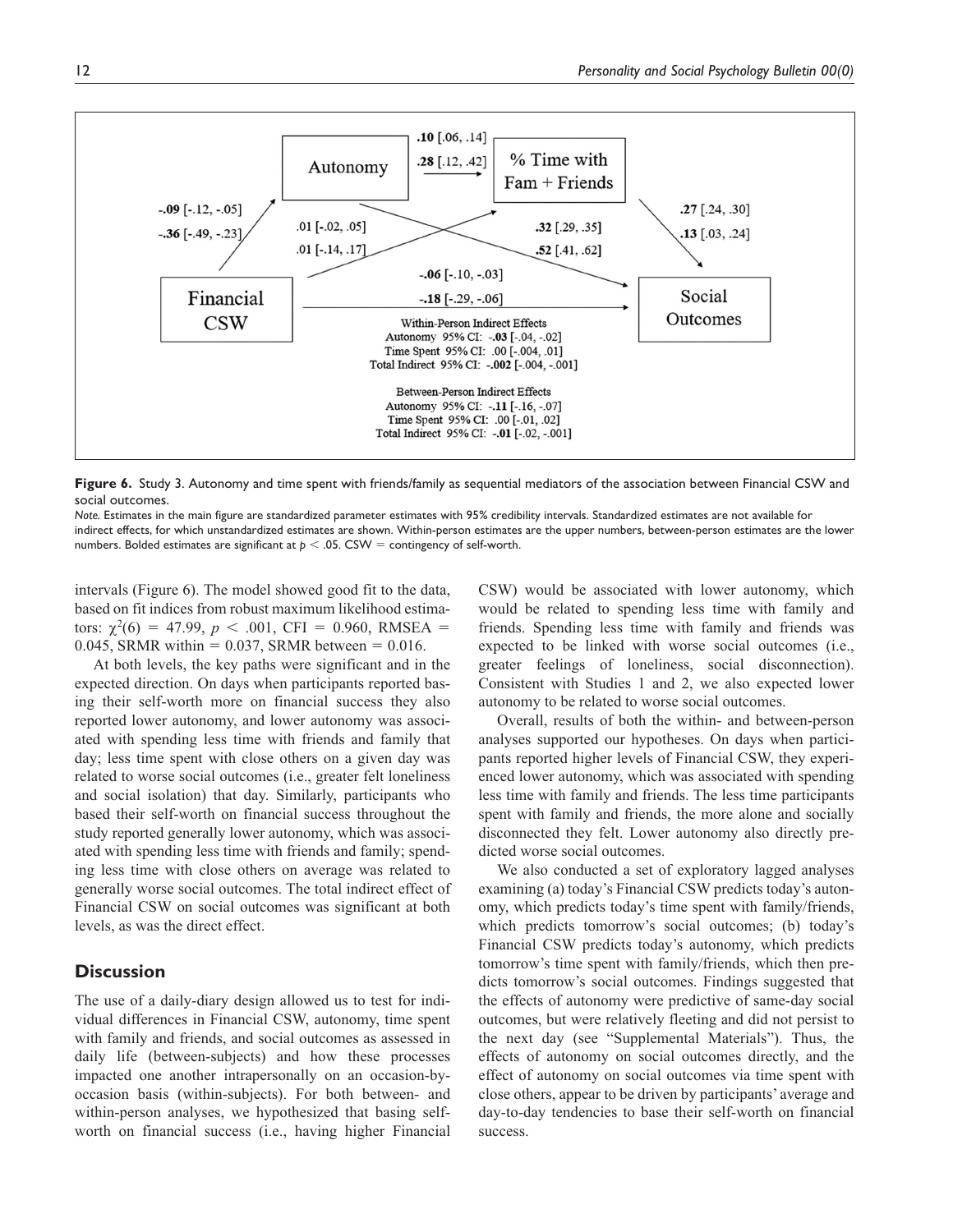# **General Discussion**

The quality of people's social relationships plays an important role in well-being (Baumeister & Leary, 1995; Uchino et al., 1996). Individuals who focus on financial pursuits show less desire to socialize with others and spend less time interacting with others when given the opportunity to do so (Vohs et al., 2006, 2008; Whillans & Dunn, 2019). This may be one reason why valuing financial pursuits is associated with negative outcomes, such as lower self-esteem and life satisfaction (Dittmar et al., 2014; Nickerson et al., 2003; Whillans & Dunn, 2019). Research to date, however, has not examined *why* valuing money is related to negative social outcomes.

To address this question, the present research examined psychological processes linking financial success as a basis of self-worth to negative social outcomes. Our preliminary studies indicated that individuals who based their self-worth on financial success felt lonelier and more disconnected from others, partially due to perceiving greater time pressure and spending less time with family and friends. When individuals perceive time pressure, they may be less likely to allocate their time toward activities that are not essential to maintaining their self-esteem. Thus, individuals with Financial CSW were expected to experience worse social outcomes via perceiving greater time pressure and spending less time with their family and friends.

The findings of Study 1 provided partial support for this hypothesis. Basing self-worth on financial success was associated with greater perceptions of time pressure, and greater time pressure was related to feeling lonelier and more socially disconnected. Although time pressure was unrelated to time spent with family and friends, less time spent with close others was related to worse social outcomes. Thus, components of the proposed model were supported, but not the full model involving sequential mediation.

Rather, the results of Study 1 supported two preregistered alternative models. Instead of greater time pressure, basing self-worth on financial success was negatively associated with *autonomy*. Autonomy was related to spending less time with family and friends; less time with close others was associated with greater loneliness and social disconnection. Similarly, autonomy alone partially accounted for the relationship between Financial CSW and social outcomes: basing self-worth on financial success was associated with lower autonomy, which was related to worse social outcomes. Thus, basing self-worth on financial success was indirectly related to feelings of loneliness and social disconnection via (a) lower autonomy, and (b) lower autonomy and spending less time with family and friends in sequence. Moreover, constructs similar to Financial CSW, such as materialism and financial aspirations, were not related to loneliness and social disconnection via lower autonomy or less time spent with close others. These findings were replicated in Study 2 using a large sample of working adults in the United States.

In Study 3, we used daily dairy methods to investigate the consequences of basing self-worth on financial success in everyday life. Consistent with prior studies, within-person analyses showed that on days when participants felt like their self-worth was dependent on financial success, they experienced lower autonomy. Lower autonomy on a given day was related to spending less time with their family and friends that day, which was then associated with worse social outcomes (i.e., greater loneliness and social disconnection). Lower autonomy was also directly related to worse social outcomes. Similarly, between-person analyses were consistent with the hypothesis that basing self-worth on financial success is associated with worse social outcomes via (a) autonomy and (b) autonomy and less time spent with close others in sequence.

The current research originally examined time pressure as a specific instantiation of low autonomy; we thought that participants would be better able to report feelings of time pressure than a general lack of autonomy, and that time pressure might therefore serve as a proximal predictor of how individuals chose to allocate their time. Time pressure was therefore conceptualized as a concrete manifestation of low autonomy, given that time pressure and low autonomy are both characterized by a lack of perceived choice and control over one's actions (Garling et al., 2014). Indeed, perceptions of time pressure and autonomy were found to be negatively correlated with each other (Mean *r* = −.28, *p* < .001, Studies 1–3).

The key difference between the measures of time pressure and autonomy in the current studies is that autonomy reflected the degree to which participants felt they could generally decide for themselves how to act, whereas the measure of time pressure focused specifically on lacking the resource of time (e.g., feeling like there have not been enough minutes in the day) and may therefore have reflected a sense of "busyness," rather than a lack of autonomy per se. Thus, although we had expected perceptions of time pressure to account for the relationship between Financial CSW and spending less time with close others, results of the present studies showed that perceptions of autonomy more broadly played a key role in predicting feelings of loneliness and social disconnection.

# *How Do People with Financial CSW Allocate Their Time?*

Basing self-worth on financial success was indirectly associated with spending less time with family and friends. A question that remains, however, is what people with Financial CSW are instead doing with their time. To address this question, we conducted a series of exploratory regression analyses using data from Studies 1 and 2. Controlling for all relevant covariates mentioned in each study, participants who more strongly based their self-worth on financial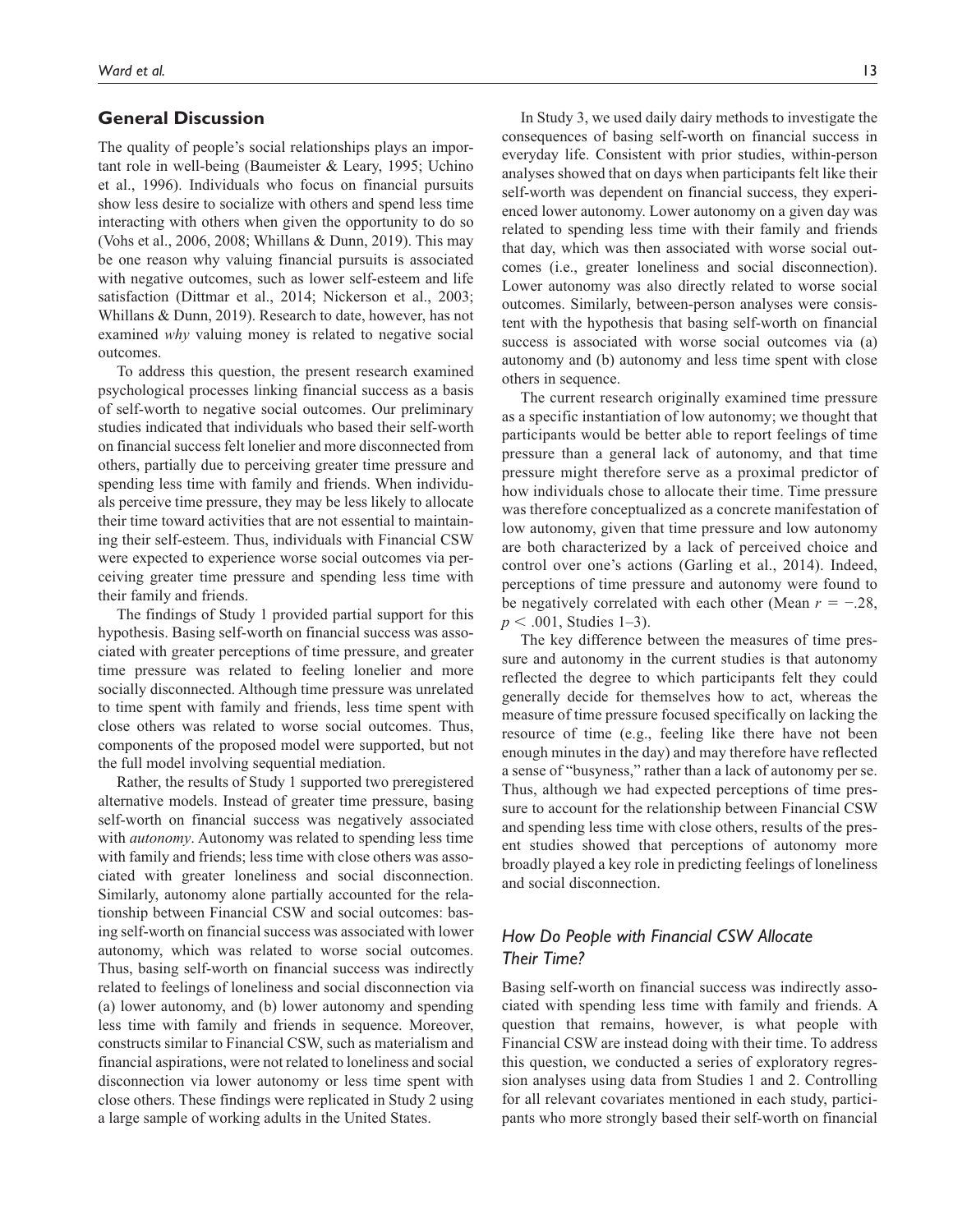success reported spending more time working alone in a typical week (Study 1: *b* = 4.21, *p* < .001, 95% CI [2.07, 6.36]; Study 2: *b* = 2.45, *p* < .001, 95% CI [1.22, 3.68]) compared with participants who based their self-worth less strongly on financial success.

In the initial in-lab portion of the daily diary study (Study 3), we also asked participants about their important life goals and perceptions of how to achieve those goals (see "Methodology File," pp. 11–12). Controlling for the covariates assessed in Study 3, participants with higher Financial CSW identified their "most important goals" as related to achieving financial success ( $b = .41$ ,  $p < .001$ , 95% CI [.25, .57]), and believed that the more time they spent working, the more likely they would be to achieve financial success  $(b = .25, p = .001, 95\% \text{ CI}$  [.11, .40]). People with higher Financial CSW spent more time worrying  $(b = .53, p <$ .001, 95% CI [.29, .78]) and being stressed about their finances ( $b = .72$ ,  $p < .001$ , 95% CI [.49,.96]), but Financial CSW was unrelated to spending time on hobbies outside of work or self-care ( $p_s > .57$ ).

Together, these findings suggest that people who strongly base their self-worth on financial success are preoccupied with money; indeed, even after taking into account variables such as income and economic pressures, they tend to spend more time feeling stressed and worried about their finances. Furthermore, they believe that spending more time working will lead to financial success and do, in fact, spend more time working compared to people with lower Financial CSW (see "Supplemental Materials" for results).

Overall, these findings are consistent with the idea that goal-related pressures motivate people to focus on activities that are viewed as instrumental to reaching their goal. For individuals with Financial CSW, this may be associated with more time spent working and less time interacting with close others. Indeed, we generally find a negative association between time spent working and time spent with close others (−.35 < *r*s < −.43, *p*s <.001; see "Supplemental Materials" for further details).

# *Financial CSW Versus Other Constructs*

Conceptually, Financial CSW differs from other financially related constructs, such as materialism and financial aspirations. Materialism reflects "endorsement of values, goals, and associated beliefs that center on importance of acquiring money and possessions that convey status" (Dittmar et al., 2014, p. 880); financial aspirations refer to the degree to which people value financial success as an important life goal (Kasser & Ryan, 1993). Whereas the constructs of materialism and financial aspirations emphasize having money and material possessions as the end-goal, Financial CSW reflects a striving to maintain and enhance a sense of personal worth and value from achieving financial success. Thus, while individuals may endorse materialistic values or financial goals for various reasons (Srivastava et al., 2001),

those who have Financial CSW are primarily motivated to pursue financial success to boost their self-esteem.

Although Financial CSW, materialism, and financial aspirations all reflect a desire for financial success and could presumably lead to similar outcomes, research shows that Financial CSW predicts outcomes independent of these other constructs (Park et al., 2017). Furthermore, results of the present studies revealed that materialism and financial aspirations functioned differently compared with Financial CSW (see "Supplemental Materials"). Whereas Financial CSW was consistently tied to feelings of pressure (i.e., time pressure, low autonomy), the findings for materialism and financial aspirations were mixed. Financial aspirations were unrelated to perceived time pressure  $(b = .00, p = .99,$  Study B) and autonomy ( $b = .60$ ,  $p = .14$ , Study 1). Materialism was sometimes related to autonomy  $(b = -.12, p = .009,$ Study 1) and other times, was unrelated to perceived time pressure ( $b = -0.04$ ,  $p = 0.52$ , Study B) or to autonomy ( $b =$  $.02, p = .64$ , Study 2). And while Financial CSW was related to lower feelings of social connection in Study B ( $b = .21$ ,  $p < .01$ ), financial aspirations in that study were related to *greater* social connection ( $b = .24$ ,  $p = .01$ ) and materialism was unrelated to social connection ( $b = -0.06$ ,  $p = 0.44$ ). In fact, other studies found that materialism was indirectly related to *better* social outcomes via a positive association with time spent with family and friends (Study 1:  $b = 1.73$ , *p* = .026; .012 [BC CI: .0002, .0284]; Study 2: *b* = 3.99, *p* < .001; .012 [BC CI: .0045, .0201]). In sum, whereas the findings for financial aspirations and materialism were mixed, Financial CSW was consistently related to greater perceived pressure and more loneliness and social disconnection across studies.

#### *Limits on Generality and Future Directions*

The current research provides converging evidence that basing one's self-worth on financial success is associated with greater feelings of loneliness and social disconnection, and that low autonomy and less time spent with close others may play a role in this association. However, as the current studies were correlational in nature, we cannot make causal claims regarding these relationships. We theorize that people with Financial CSW feel a sense of pressure or obligation to achieve financial success, which is related to lower autonomy, or feeling that one lacks choice over how to spend one's time. Although it is possible that people with Financial CSW may *want* to spend time with close others, they may prioritize actions that they think will lead to financial success. It is also possible that some people who base their self-worth on money view spending time with close others as "distracting" from their primary goal of financial success. Thus, they may not be particularly distressed about spending less time with family and friends or even recognize that such actions may contribute to feelings of social isolation and disconnection.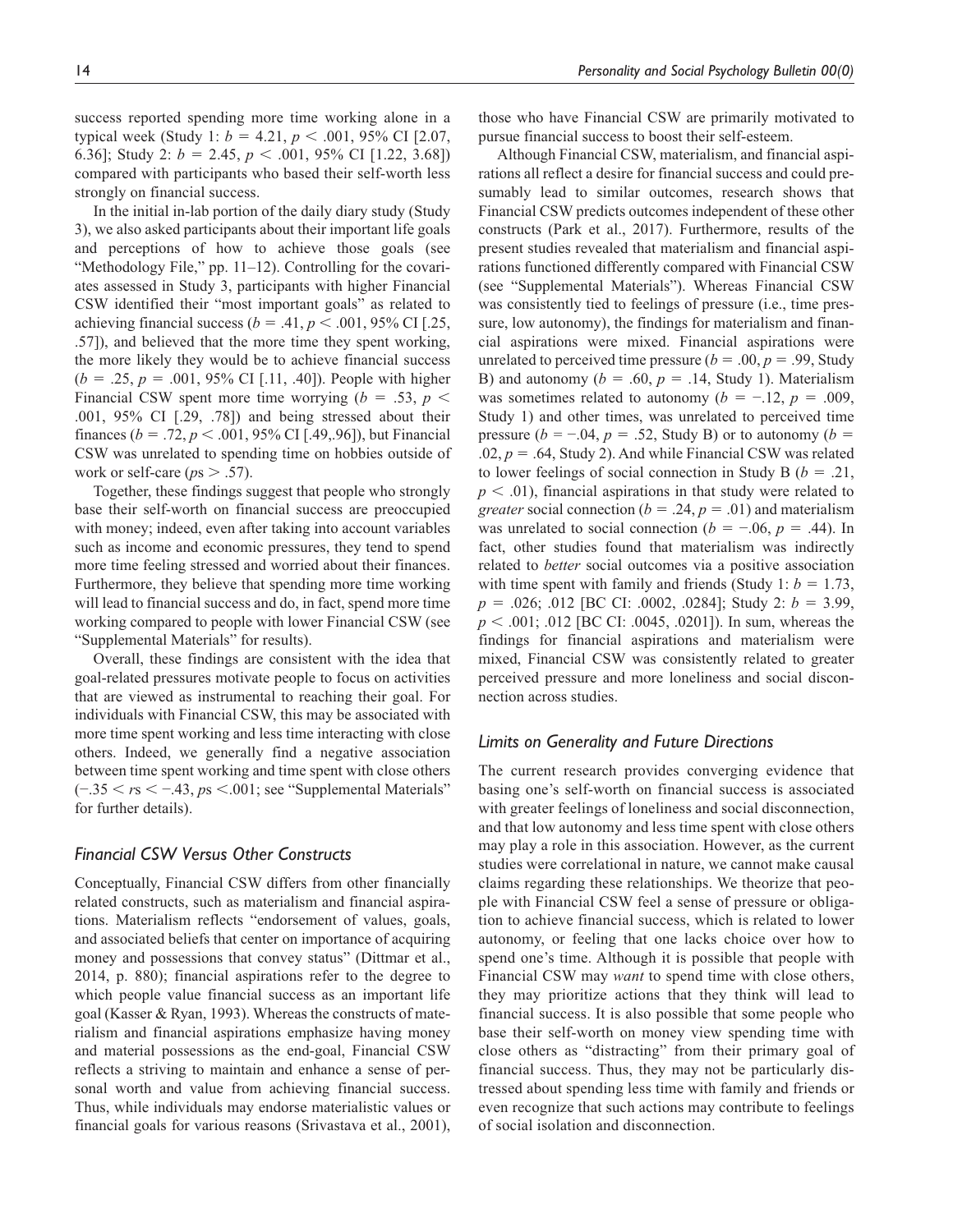Finally, it is important to consider that participants in the present studies were all adults living in the United States, so the links found between Financial CSW and social outcomes may not generalize to individuals living in other cultures. In short, the present studies represent a first step toward better understanding how and why basing self-worth on finances is related to worse social outcomes, and to identify possible theoretical mechanisms for this relationship.

Given that the current studies suggest that both autonomy and time spent with close others play a role in the link between Financial CSW and social outcomes, a future direction would be to examine the relationship between these constructs in greater depth. While work and family are two central life domains, some individuals may perceive conflict between the two, leading to lower physical and psychological well-being (Greenhaus & Beutell, 1985). Underlying this idea is an assumed trade-off between time spent with close others and time spent working—that *more* time spent working translates to *less* time spent with close others and viceversa (Netemeyer et al., 1996). Along these lines, research suggests that perceptions of goal conflict are related to greater perceived time scarcity (Etkin et al., 2015).

Building upon these ideas, research could examine the role that perceived work-family conflict plays in loneliness and social disconnection. Individuals who base their selfworth on financial success may perceive more work-family conflict, which may decrease involvement in activities with their family, increasing feelings of loneliness and social disconnection. Research could also investigate ways to boost autonomy or reduce perceptions of work-family conflict for those who base their self-worth on financial success, thus buffering them from feelings of loneliness and social disconnection. For example, viewing opportunities for socializing as a way to facilitate, rather than interfere with financial success, might make people with Financial CSW more likely to spend time with others.

Another avenue for future research is to examine how Financial CSW relates to subjective and psychological wellbeing more generally. Although higher Financial CSW was associated with worse social outcomes in the present research, spending more time engaged in goal pursuit—that is, working to achieve financial success –may also be associated, at times, with benefits. For example, spending more time at work may increase perceptions of self-efficacy or productivity, thereby boosting feelings of pride or satisfying competency needs. Working longer hours could also enhance workplace recognition, status, or salary. Thus, it remains an open question as to whether Financial CSW is always associated with negative outcomes, or whether there are times when pursuing financial success may be related to (perceived or actual) tangible or emotional benefits. Future work may also consider whether other domains of contingency, or even prioritizing certain types of goals and rewards (e.g., extrinsic vs intrinsic; self- vs other-focused), are similarly related to autonomy, time allocation, and social outcomes.<sup>11</sup>

# **Conclusion**

*. . . my eyes fell on Gatsby, standing alone on the marble steps and looking from one group to another . . .* (Fitzgerald, 1925)

In *The Great Gatbsy*, Jay Gatsby goes to great lengths to demonstrate his worth and value by hosting extravagant parties to showcase his wealth. However, as alluded to in the quote above, Gatsby is described at one of these parties as standing by himself, away from his guests. In his quest to prove how financially well off he was, Gatsby in the end stood alone and emotionally separate from others.

The themes of loneliness and isolation that prevail in this classic novel are evident in real-life, as well. Across a series of studies, people who based their self-worth on financial success experienced more loneliness and less social connection. The more people staked their self-worth on financial success, the more pressured (i.e., less autonomous) they felt, which was associated with spending less time with close others and feeling more alone and less socially connected. Thus, rather than pursuing financial success as a way to boost selfesteem, Gatsby may have benefited from spending more time with the people in his life that he cared about the most.

#### **Authors' Note**

Portions of this research were presented at the annual meeting of the Society for Personality and Social Psychology in Portland, Oregon (February, 2019). In addition, Han Young Jung is now affiliated with the Carlson School of Management – University of Minnesota.

#### **Declaration of Conflicting Interests**

The author(s) declared no potential conflicts of interest with respect to the research, authorship, and/or publication of this article.

#### **Funding**

The author(s) received no financial support for the research, authorship, and/or publication of this article.

# **ORCID iDs**

Deborah E. Ward **D** <https://orcid.org/0000-0002-2574-4861> Lora E. Park (D <https://orcid.org/0000-0002-2779-3034>

#### **Supplemental Material**

Supplemental material is available online with this article.

#### **Notes**

- 1. Participants were not required to complete every measure in the study, so the number of participants varied across analyses.
- 2. When covariates were removed from the model, the indirect effect of time pressure remained significant (−.05 [BC CI: −.0841, −.0189]).
- 3. Results of multiple regression analyses showed that Financial CSW did not significantly interact with autonomy to predict social outcomes ( $b = -0.02$ ,  $p = 0.67$ ).
- 4. When covariates were removed from the model, the indirect effect of autonomy remained significant (−.12 [BC CI: −.1640,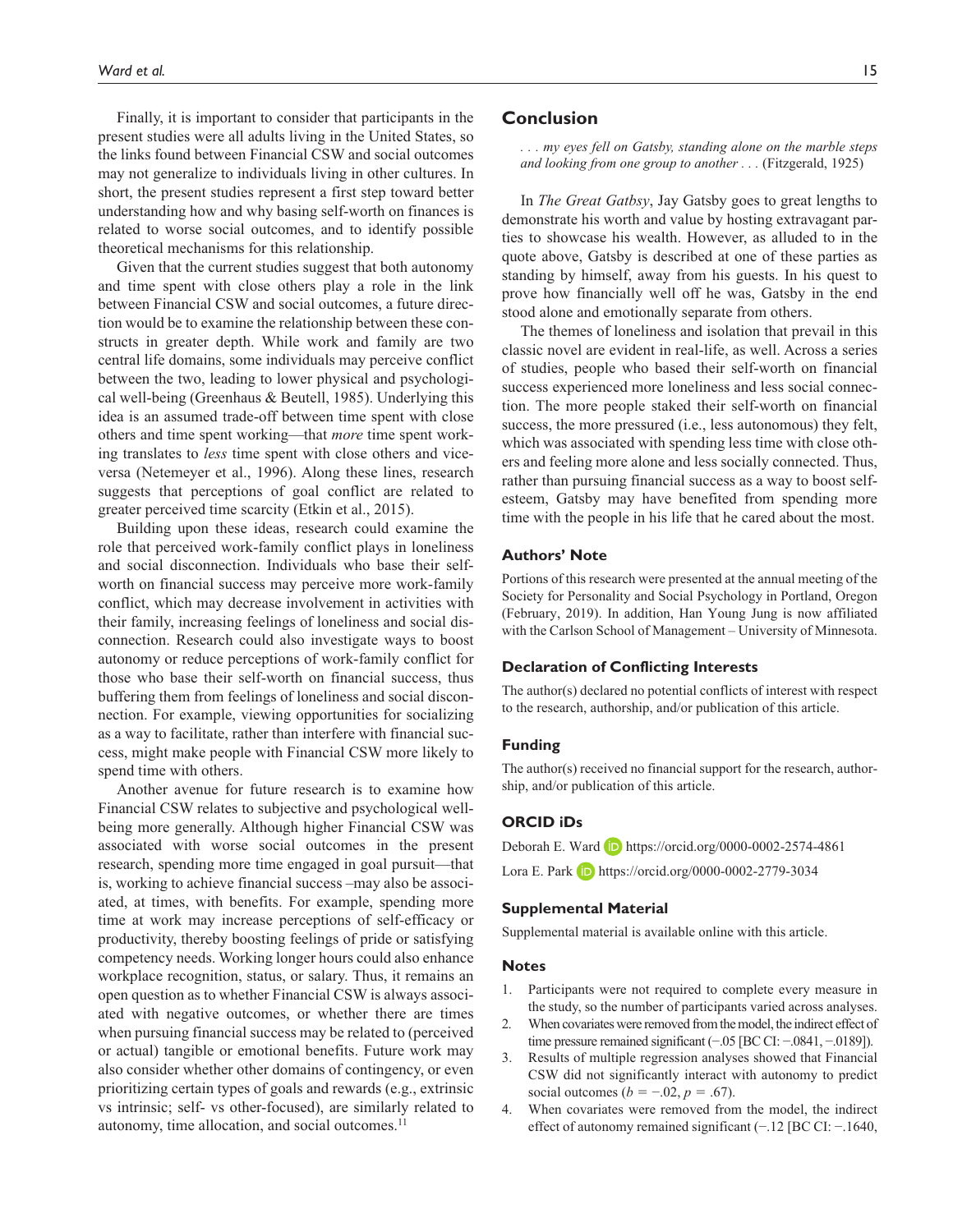−.0644]), as did the indirect effect of autonomy and time spent with family and friends in sequence (−.005 [BC CI: −.0129,

- −.0006]).
- 5. Additional analyses found no evidence of reverse-direction mediation within the sequential model. Specifically, time spent with friends and family did not predict autonomy  $(p = .20)$ , and the indirect effect of autonomy and time spent with family and friends in sequence was not significant (−.002 [BC CI: −.0072, .0011]).
- 6. On a scale from 0% to 100%, participants reported how much time they spent in each activity *separately* (unlike in Study 2, where the percentage of time participants designated for each activity had to total 100%). Thus, the range for the composite measure of percentage of time spent with (a) family and (b) friends outside of a work context was 0% to 200%.
- 7. Covariates differed across studies due to time and space constraints.
- 8. When covariates were removed from the model, the indirect effect of autonomy remained significant (−.07 [BC CI: −.0865, −.0557) as did the indirect effect of autonomy and time spent with friends and family in sequence (−.007 [BC CI: −.0107, −.0038]).
- 9. As in Study 2, perceived time pressure also mediated the relationship between Financial CSW and social outcomes. However, investigation of the model fit indices suggested poor fit, so we did not interpret these findings further  $(\chi^2(5))$  $= 119.92, p < .001$ ; RMSEA  $= 0.16$ ; CFI  $= 0.81$ ; SRMR  $=$  $0.05$ ; AIC = 5,606.02).
- 10. Although additional analyses could not rule out reverse-direction mediation within the sequential model (i.e., the indirect effect remained significant (−.005 [BC CI: −.0099, −.0003])), time spent with friends and family predicted autonomy to a weaker extent (*b* = .001, *p* = .04, 95% CI [.0001, .0035]) than autonomy predicted friends and family ( $b = 5.87$ ,  $p < .001$ , 95% CI [3.5802, 8.1755]).
- 11. In Studies 1 and 3, we assessed the degree to which participants based their self-worth on academic success (Academic CSW). When replacing Financial CSW with Academic CSW in the focal sequential mediation model, Academic CSW was unrelated to autonomy, time allocation, or social outcomes in either study ( $ps > .17$ ).

#### **References**

- Baumeister, R. F., & Leary, M. R. (1995). The need to belong: Desire for interpersonal attachments as a fundamental human motivation. *Psychological Bulletin*, *117*, 497–529.
- Bianchi, E. C., & Vohs, K. D. (2016). Social class and social worlds: Income predicts the frequency and nature of social contact. *Social Psychological and Personality Science*, *7*, 479–486.
- Browne, M. W., & Cudeck, R. (1992). Alternative ways of assessing model fit. *Sociological Methods & Research*, *21*, 230–258.
- Cacioppo, J. T., Cacioppo, S., Adler, A. B., Lester, P. B., McGurk, D., Thomas, J. L., & Chen, H. Y. (2016). The cultural context of loneliness: Risk factors in active duty soldiers. *Journal of Social and Clinical Psychology*, *35*, 865–882.
- Conger, R. D., Rueter, M. A., & Elder, G. H. (1999). Couple resilience to economic pressure. *Journal of Personality and Social Psychology*, *76*, 54–71.
- Crocker, J., Brook, A. T., Niiya, Y., & Villacorta, M. (2006). The pursuit of self-esteem: Contingencies of self-worth and selfregulation. *Journal of Personality*, *74*, 1749–1771.
- Crocker, J., & Park, L. E. (2004). The costly pursuit of self-esteem. *Psychological Bulletin*, *130*, 392–414.
- Crocker, J., & Wolfe, C. T. (2001). Contingencies of self-worth. *Psychological Review*, *108*, 593–623.
- Deci, E. L., & Ryan, R. M. (2000). The "what" and "why" of goal pursuits: Human needs and the self-determination of behavior. *Psychological Inquiry*, *11*, 227–268.
- Dittmar, H., Bond, R., Hurst, M., & Kasser, T. (2014). The relationship between materialism and personal well-being: A metaanalysis. *Journal of Personality and Social Psychology*, *107*, 879–924.
- Etkin, J., Evangelidis, I., & Aaker, J. (2015). Pressed for time? Goal conflict shapes how time is perceived, spent, and valued. *Journal of Marketing Research*, *52*, 394–406.
- Fitzgerald, F. S. (1925). *The great Gatsby*. C. Scribner's.
- Garling, T., Krause, K., Gamble, A., & Hartig, T. (2014). Emotional well-being and time pressure. *PsyCh Journal*, *3*, 132–143.
- Gosling, S. D., Rentfrow, R. J., & Swann, W. B. (2003). A very brief measure of the big-five personality domains. *Journal of Research in Personality*, *37*, 504–528.
- Greenhaus, J. H., & Beutell, N. J. (1985). Sources of conflict between work and family roles. *Academy of Management Review*, *10*, 76–88.
- Gunzler, D., Chen, T., Wu, P., & Zhang, H. (2013). Introduction to mediation analysis with structural equation modeling. *Shanghai Archives in Psychiatry*, *25*, 390–394.
- Hayes, A. F. (2018). *Introduction to mediation, moderation, and conditional process modeling: A regression-based approach*  (2nd edition). New York: Guildford Press.
- Hershfield, H. E., Mogilner, C., & Barnea, U. (2016). People who choose time over money are happier. *Social Psychological and Personality Science*, *7*, 697–706.
- Hu, L. T., & Bentler, P. M. (1999). Cutoff criteria for fit indexes in covariance structure analysis: Conventional criteria versus new alternatives. *Structural Equation Modeling: A Multidisciplinary Journal*, *6*, 1–55.
- Kahneman, D., Krueger, A. B., Schkade, D. A., Schwarz, N., & Stone, A. A. (2004). A survey method for characterizing daily life experience: The day reconstruction method. *Science*, *306*, 1776–1780.
- Kasser, T., & Ryan, R. M. (1993). A dark side of the American dream: Correlates of financial success as a central life aspiration. *Journal of Personality and Social Psychology*, *65*, 410–422.
- Kasser, T., & Sheldon, K. M. (2009). Time affluence as a path toward personal happiness and ethical business practice: Empirical evidence from four studies. *Journal of Business Ethics*, *84*, 243–255.
- Kenny, D. A., Mannetti, L., Pierro, A., Livi, S., & Kashy, D. A. (2002). The statistical analysis of data from small groups. *Journal of Personality and Social Psychology*, *83*(1), 126–137.
- Kline, R. B. (2015). *Principles and practice of structural equation modeling*. Guilford Press.
- Lee, R. M., & Robbins, S. B. (1995). Measuring belongingness: The social connectedness and the social assurance scales. *Journal of Counseling Psychology*, *42*, 232–241.
- Mogilner, C. (2010). The pursuit of happiness time, money, and social connection. *Psychological Science*, *21*(9), 1348–1354.